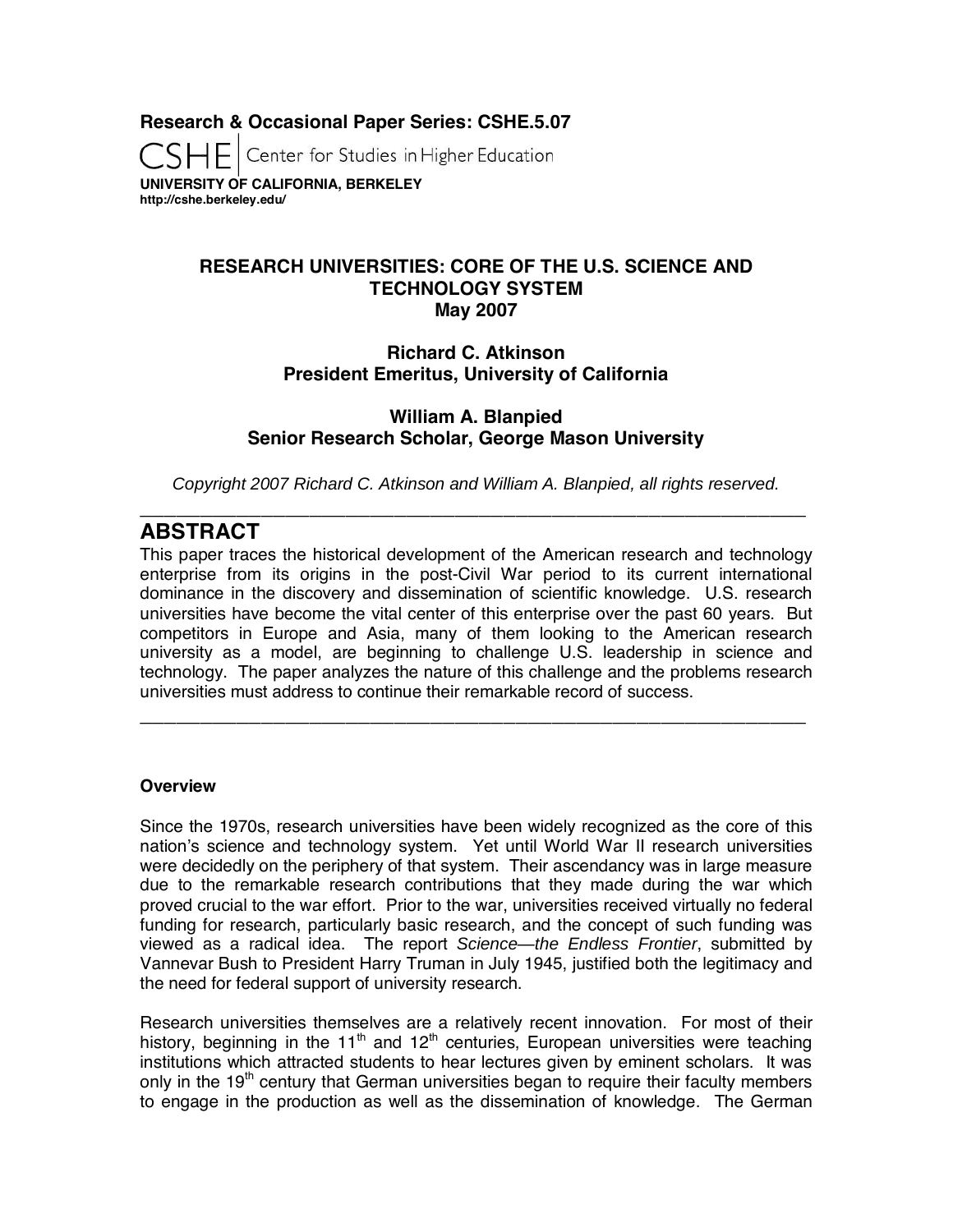model began to be replicated in the United States (US) following the Civil War. By the turn of the century there were perhaps a dozen credible research universities in this country, a handful of them approaching world-class status.

US research universities are vital centers for the performance of research that advances knowledge across the entire spectrum of science and engineering disciplines, contributing to the national economy as well as to local and regional economies. That the US university system is undoubtedly the best in the world can be gauged by several indicators, including the number of Nobel Prizes awarded to faculty members, and the fact that US graduate schools are favored destinations for aspiring foreign-born scientists and engineers. Several countries have tried to replicate the success of the US university system, but with limited results. One probable reason is that, unlike the situation in the United States, most foreign university systems are highly centralized and subject to control by a Ministry of Education.

Clearly, US research universities face a number of problems and cannot afford to rest on their laurels or assume that the larger society appreciates the essential role they play in the nation's well-being. The quality of research and teaching provided by East Asian universities has been improving rapidly in recent years. As in other regions of the world, these universities (particularly in China) aspire to become competitive with universities in the United States, and may have considerable success in the future. However, the record for the past 60 years suggests that US universities can continue to compete successfully in the world market for knowledge. But they can do so only if they understand the challenges ahead and are prepared to respond to them.

### **Medieval and Enlightenment Origins**

The first European universities that emerged during the 11<sup>th</sup> to 13<sup>th</sup> centuries (starting with Bologna, Paris, and Oxford) were primarily, indeed almost exclusively, teaching institutions. Students were attracted to these centers of learning to hear lectures by prominent scholars who were at first largely clerics and later increasingly secular authorities.<sup>1</sup> The more eminent of these scholars sometimes published their lectures as well as results of their independent investigations and speculations. However, their income was derived primarily from teaching, although it could be supplemented by sales of books or by royal, noble, or clerical patronage. The eminence of a university's faculty was important in attracting good students. Since the leading European universities were acknowledged as centers of learning, they brought prestige to the cities and countries where they were located and were patronized for that reason. Nevertheless, they were devoted to the transmission rather than the production of knowledge.

Although universities became more institutionalized and their curricula broadened as the centuries progressed, they remained primarily teaching institutions until the  $19<sup>th</sup>$  century. However, universities were not the only centers of learning. The leading natural philosophers of the scientific revolution of the  $16<sup>th</sup>$  and  $17<sup>th</sup>$  centuries were supported in a variety of ways. Nicholas Copernicus spent most of his life as a canon in a remote Polish cathedral. Tycho Brahe was an independently wealthy nobleman who was patronized by the King of Denmark and, later, the Holy Roman Emperor. Johannes Kepler served as an assistant to Brahe and, after the latter's death, succeeded him as court astronomer to the Holy Roman Emperor. $^2$  (Among the duties of court astronomers at that time was to cast horoscopes.) Galileo Galilei published his first results in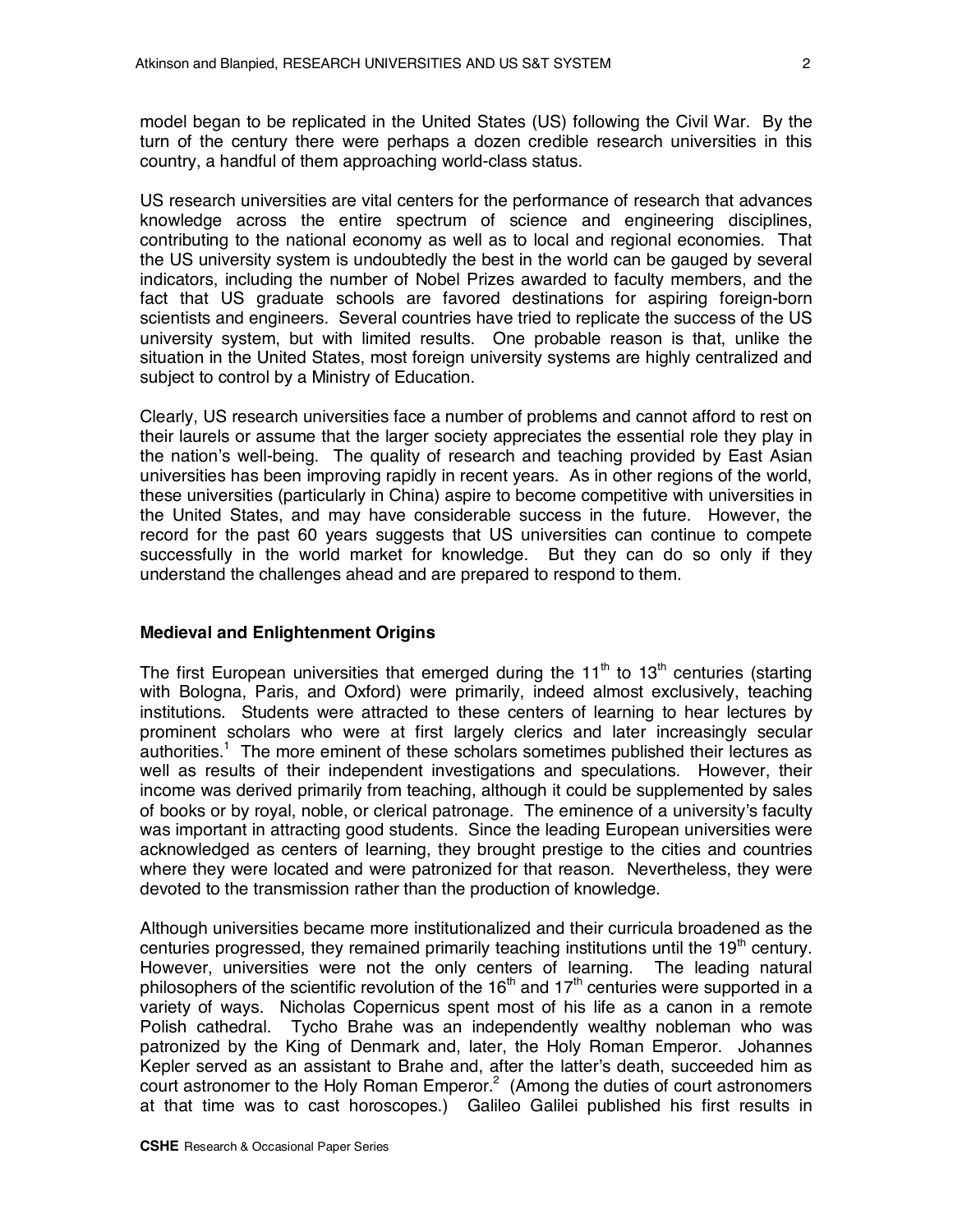astronomy and mechanics while teaching at the University of Padua, then moved to Florence under the patronage of the Grand Duke of Tuscany. (In applying for the latter position, Galileo emphasized that he would have more time to pursue his research if not burdened with the need to take on students!) As Professor of Mathematics at Cambridge University, Isaac Newton conducted most of his research in astronomy, mechanics, optics and alchemy at that university. $3$  However, he conducted this research as an "amateur" since he was paid to teach.

The first academies of science (although not necessarily designated as such) were established in the  $17<sup>th</sup>$  century in recognition of the rising importance of natural philosophy and other scholarly pursuits, most notably the Académie Française in 1635 and the Royal Society of London in 1660, <sup>4</sup> although (particularly in the first example) their members included eminent scholars in areas other than natural philosophy. Indeed, one of the charges of the Académie Française was (and remains) to preserve the purity of the French language. These learned bodies, which were granted royal charters in recognition of the importance of their cultural contributions, were established to facilitate scholarly communication. They complemented, rather than superseded, the universities in their respective countries. Members of the Royal Society, such as Isaac Newton, were sometimes university professors. More often, they were either independently wealthy "amateur" scientists or individuals in various professions. An example in the latter category was William Gilbert, a physician who carried out the first systematic experiments in magnetism during the  $17<sup>th</sup>$  century. Isaac Newton's *Principia* was published in 1689 by the Royal Society when he himself was its president. At about the same time, Newton resigned his professorship at Cambridge to become Master of the Mint.

The pattern of colleges as teaching institutions complemented by learned societies was imported into North America by the British settlers during the colonial era, beginning with the foundation of Harvard College in 1636. Benjamin Franklin, who was the most eminent scientist in the pre-revolutionary period, derived his income from his printing business. In 1743, he took the lead in establishing the American Philosophical Society in Philadelphia, modeled after the Royal Society of London.<sup>5</sup> While today Franklin is often thought of as a statesman who dabbled in research earlier in his life, his contemporaries more properly regarded him primarily as a scientist who later became a statesman.<sup>6</sup> During the summer of 1776, Franklin was designated as Minister to France by the Continental Congress; his fame as a scientist provided him with immediate entry to scientific circles in Paris and, through them, to political circles.

As the United States expanded westward during the last decade of the  $18<sup>th</sup>$  century and early decades of the  $19<sup>th</sup>$  centuries, colleges were created in the newly settled territories, mainly to teach practical knowledge to young people in the frontier regions. Also established were state and regional academies of science, modeled after Franklin's Philosophical Society and John Adams' American Academy of Arts and Sciences, founded in Boston in 1790. Until the Civil War, scientific research—mainly applied was conducted as a profession exclusively in US government organizations: first in military bureaus such as the Coast and Geodesic Survey, later in civilian bureaus such as the US Geological Survey which were spun off from the military.<sup>7</sup> Professors in American colleges sometimes served as paid consultants to these government organizations, but purely in their individual capacities. The universities themselves did not receive financial support for research from the government. However, some professors conducted basic research. The most famous of these was Joseph Henry,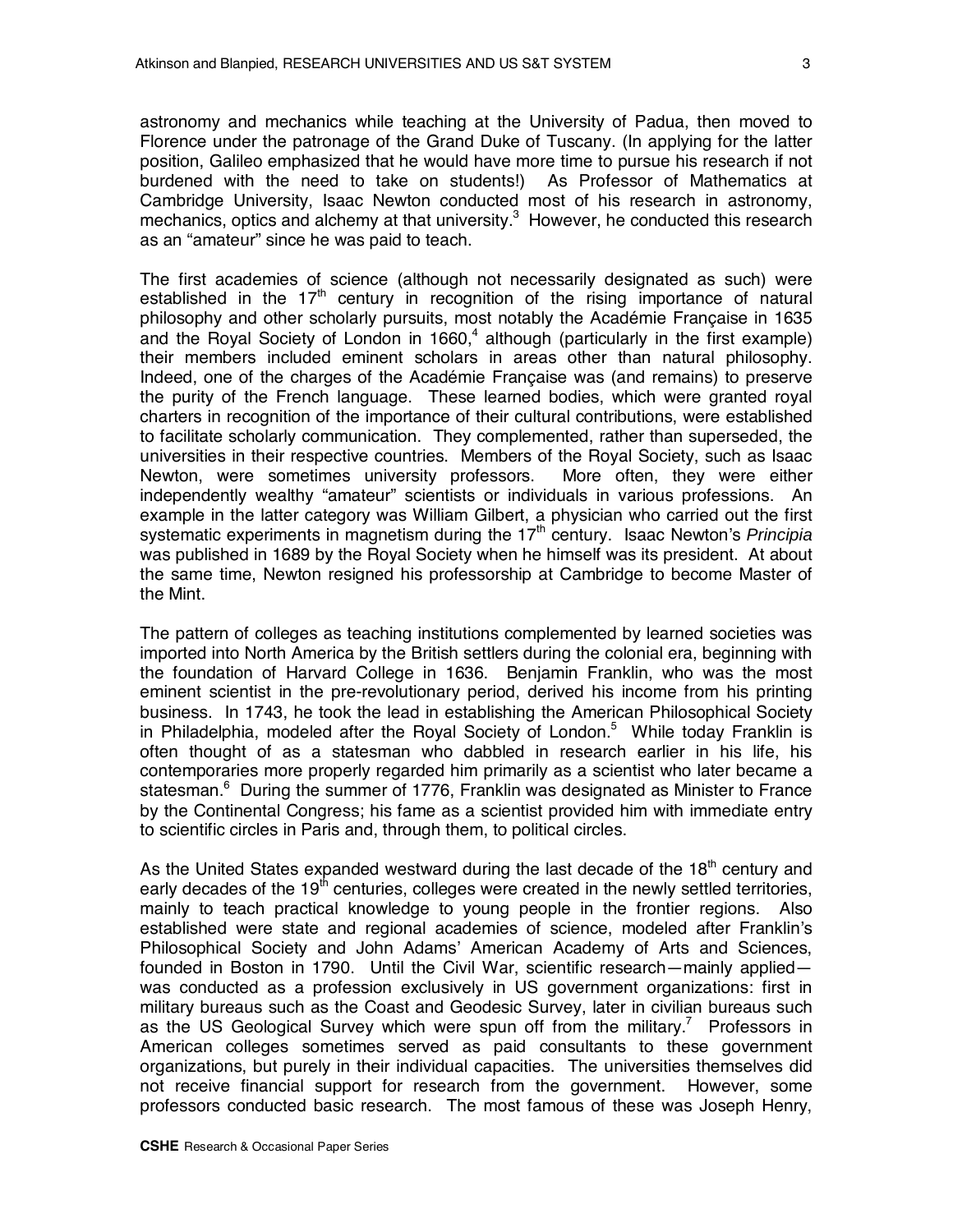Professor of Physics at Princeton, who made fundamental contributions to electromagnetism and later became the first Secretary of the Smithsonian Institution $<sup>8</sup>$ </sup> and one of the prime movers in the founding of the US National Academy of Sciences in 1863. 9

## **Research Universities in the 19th and early 20th Centuries**

Germany, and more particularly Prussia, was the site of the somewhat radical transformation of universities as teaching institutions devoted to the transmission of knowledge to places for research as well—that is, institutions dedicated to both the production and transmission of knowledge. This transition first occurred early in the 19<sup>th</sup> century in the humanities and, specifically, the classical languages. Prior to that time, the scholarship of professors of the classics at universities throughout Europe typically consisted, for example, of new translations of Greek and Latin texts, commentaries on the continuing relevance of those texts, and occasional original poems and essays in those languages. According to German idealist philosophers, a balanced development of state and society was only feasible with educated citizens trained as students in a neutral atmosphere of truth-seeking. Alexander von Humboldt incorporated these ideals into plans for a new university, the University of Berlin, founded in 1809.<sup>10</sup>

By 1820, classical language faculties at the University of Berlin and a few other German universities had turned their attention to scholarly research in areas such as philology and linguistics which required access to original texts. In this changed environment faculty with access to great libraries and museums, such as Humboldt University, enjoyed a decided advantage over those at universities in smaller cities such as Wittenberg.<sup>11</sup>

The first scientific laboratory devoted to both teaching and research was established by the German chemist Justus Liebig at Giessen in 1826. With the rise of technologybased industry in the German states during the 1860s, which accelerated after German unification in 1870, the scientific research faculties at these universities became an asset to the country's industrial concerns.

The first quasi-research universities in the United States were the land grant colleges created by the Morrill Act of 1862, whereby lands belonging to the US government were transferred to the states on condition that proceeds from their sale of land was to be used to establish colleges (and later universities) to teach practical science, primarily in agriculture and the mechanical sciences.<sup>12</sup> Faculty members at these institutions were also expected to conduct research in their areas of specialty (primarily in agriculture) and to create outreach programs to disseminate the results of their investigations to farmers in their respective states.

The growing importance of science to the United States was given official recognition in 1863 when the US Congress created the National Academy of Sciences (NAS), a self perpetuating organization of leading US scientists chartered to provide advice, when so requested by the US government.<sup>13</sup> The government rarely called upon NAS for advice until 1916 when a new research arm, the National Research Council (NRC), was created a year prior to US entry into World War I. Since the 1950s, NAS and its sister organizations, the National Academy of Engineering and the Institute of Medicine, have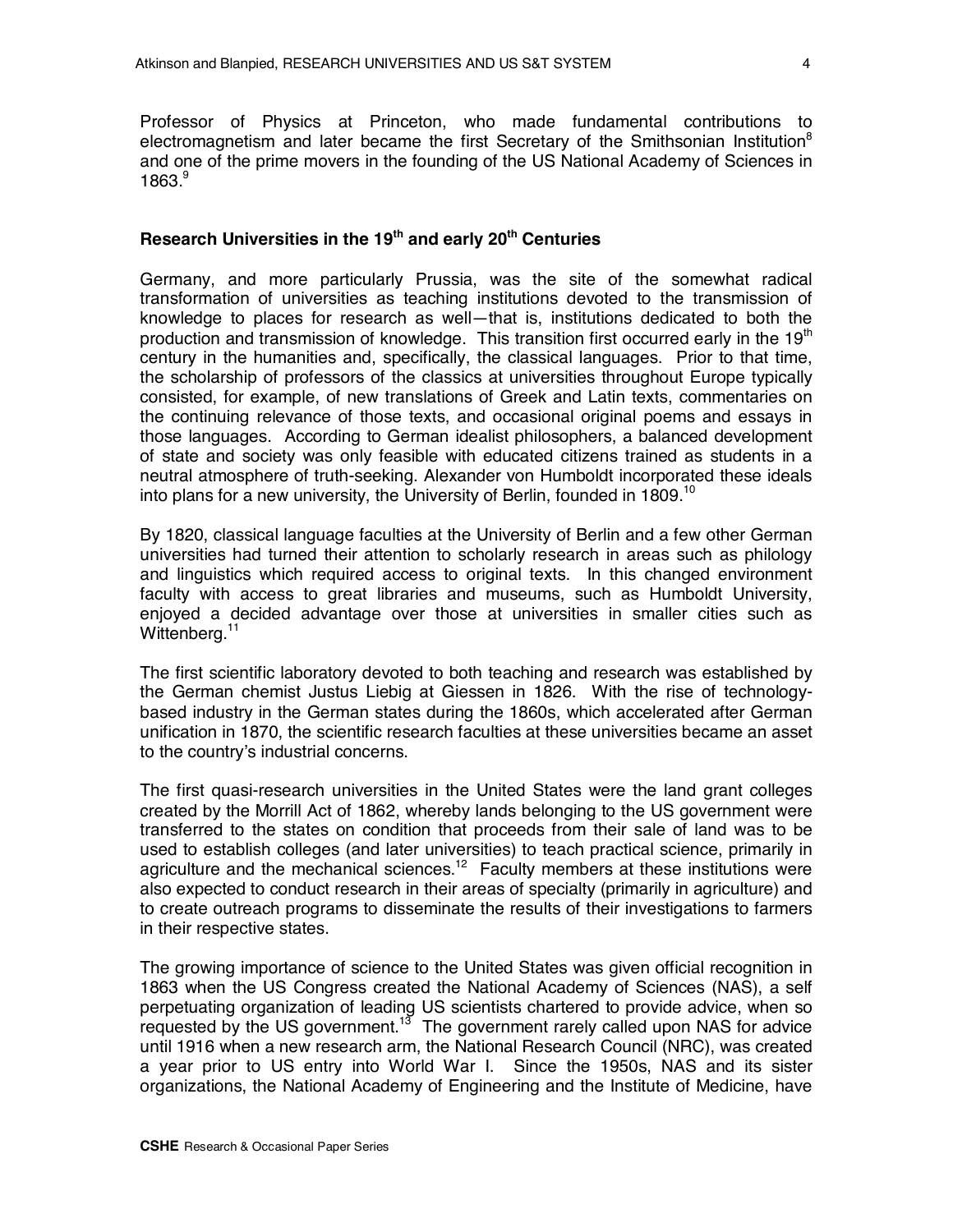issued numerous authoritative reports through NRC on a wide range of science and technology issues at the request of one or more executive branch agencies or Congress.

Despite the precedent established by the Morrill Act, the first US universities whose faculties were expected to engage in research as well as teaching were created only in the aftermath of the Civil War. These universities were established on the German model. This expanded role of US colleges initially occurred when those institutions, established during the colonial period, began to transform themselves into research universities. For example, in the early 1870s Harvard created the Jefferson Physical Laboratory, the first American university facility devoted exclusively to research and teaching in a scientific discipline. However, newer universities founded after the Civil War soon took over the lead from the old line Eastern seaboard institutions in initiating the tradition of research universities in the United States. Johns Hopkins University, founded in 1876, was the first American university to be established from the outset as a research university; during its first two decades, it produced more Ph.D. degrees than Harvard and Yale combined.<sup>14</sup> Johns Hopkins was followed by Clark University (1889), Stanford University (1891) and the University of Chicago (1892). By the turn of the century, several state universities had established their credentials as leading research institutions, including the universities of California, Michigan, Wisconsin, Minnesota and Illinois. $15$ 

Thus, by World War I research universities had joined federal government laboratories as sites where organized, professional scientific research was conducted in the United States. Industrial research laboratories began to be established almost immediately after the war and by the 1930s the industrial sector had come to dominate research in the country, although as with the government sector, the bulk of its research was applied. In contrast, universities and a few private, non-profit institutions such as the Carnegie Institution and the Battelle Foundation accounted for virtually all of the country's basic research. Universities did conduct considerable applied research, often under contracts from industrial concerns or federal organizations.<sup>16</sup> Research in all three research sectors declined during the 1930s as a result of the Great Depression. However, by 1940 their financial situation had improved significantly.<sup>17</sup>

### **Research Universities in the 1940s**

In 1940, total US expenditures for research and development (R&D) were estimated to have been approximately \$345 million (or \$3.75 billion in constant, inflation-adjusted 2000 dollars). Private industry accounted for \$234 million, or 67.8 percent of these expenditures. The federal government was a distant second, accounting for \$67 million, or 19.4 percent, universities and colleges accounted for \$31 million, or 9.0 percent, with the remaining \$13 million accounted for by other sources, including state governments and non profit institutions. By comparison, total national expenditures in 2004, measured in constant, inflation-adjusted 2000 dollars were \$288.4 billion, with industry accounting for \$183.9 billion or 63.8 percent, the federal government accounting for \$86.3 billion, or 30.0 percent, and universities and colleges accounting for \$10.3 billion, or 3.6 percent, out of their own funds.<sup>18</sup>

Until World War II, private universities obtained their research support from their endowments and from non-profit foundations, and state universities from state governments.<sup>19</sup> During the academic year 1939/40, 10 of the estimated 150 research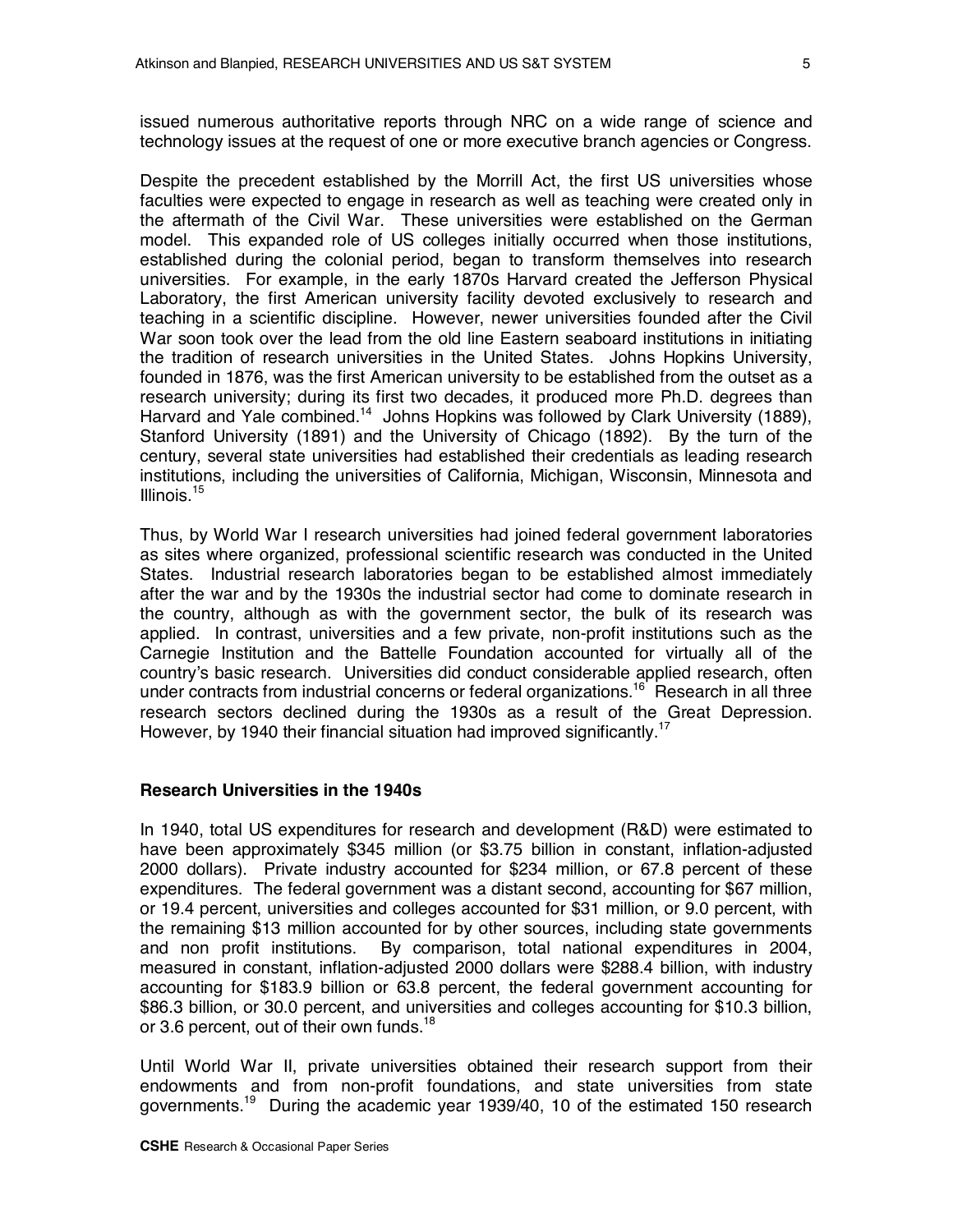universities in the United States performed \$9.3 million or 35 percent of the total of \$26.2 million in research performed in the natural sciences and engineering by the academic sector, while 35 of these 150 institutions performed \$16.6 million or 63 percent of the academic total. 20

World War II significantly altered the US science and technology enterprise including, most prominently, its academic research sector. On June 12, 1940, President Franklin D. Roosevelt issued an executive order to create a National Defense Research Council (NDRC). The NDRC was chaired by Vannevar Bush, formerly Dean of Engineering at the Massachusetts Institute of Technology (MIT) and then President of the Carnegie Institution of Washington. Its other members were James B. Conant, President of Harvard, Karl Compton, President of MIT, and Frank Jewett, President of the Bell Laboratories and of the National Academy of Sciences. The council was charged with exploring the problem of organizing the nation's scientific resources in preparation for what Roosevelt and its members regarded as the inevitable US entry into what was still a purely European war. On June 28, 1941, the president created the Office of Scientific Research and Development (OSRD) within the Executive Office of the President. OSRD, also chaired by Bush, was given considerably more authority than the NDRC, in particular, the authority to contract for R&D for military purposes. NDRC, chaired by Conant, became one of two units within OSRD, the other one devoted to relevant medical research. 21

One key to the success of the OSRD as implemented by Bush and his senior associates was to allow scientists and engineers to conduct their wartime activities in settings as close as possible to their accustomed venues—that is, in university and industrial research laboratories. The most costly and famous of the wartime R&D projects was the Manhattan Project (to develop the first nuclear weapons) which OSRD oversaw but did not manage. R&D at the Los Alamos Laboratory in New Mexico was managed by the University of California under a government contract, while the US Army Corps of Engineers managed its associated facilities. However, the Manhattan Project was something of an exception to Bush's system, since he and his senior associates recognized that totally new laboratories would be required for such a massive project. Thus, for example, they created several entirely new facilities such as the Oak Ridge National Laboratory, the Savannah River site, and the Hanford, WA, facility, all of them managed by industrial concerns rather than universities. A better example of the OSRD system was the Radiation Laboratory (or Rad Lab) at MIT where successively superior radar systems were developed and tested. Prominent scientists were recruited to the highly secret Rad Lab to work on these systems beginning soon after the creation of OSRD.<sup>22</sup>

As the war drew to a close, key figures including Roosevelt, Bush and his associates, and scientists conducting research at wartime laboratories began to think seriously about the character of the US research system in the post-war era. On November 17, 1944, the president wrote a letter to Bush asking him to answer four questions, all of them related to how the lessons derived from the experiences of the war could be used to shape the postwar research system in the United States. In response, Bush convened four committees of scientist and engineers, each charged with answering one of Roosevelt's four questions in detail. Bush himself provided an overview and summary of the four committee reports, to which he added his own commentary and recommendations. This report, entitled Science—the Endless Frontier (SEF or the Bush report), was transmitted to President Harry S. Truman on July 5, 1945. The report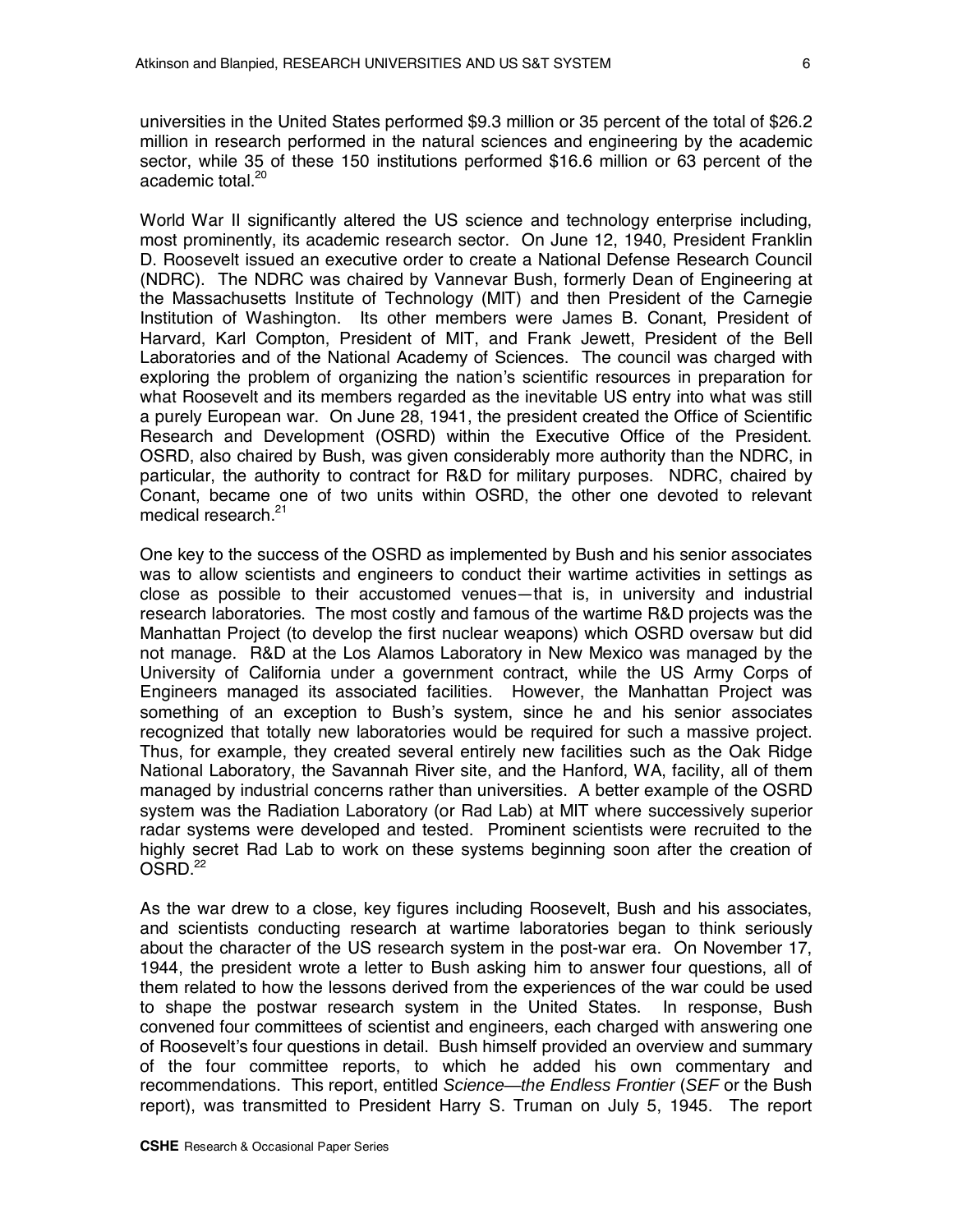proper consisted of Bush's overview and summary, with the reports of the four committees appearing as appendices. $23$ 

Prior to World War II, as previously noted, the US government provided virtually no support for research in universities, the exceptions being occasional contracts from federal agencies. Thus,  $SEFs$  most original and far-reaching proposition was that the government had not only the authority but, indeed, the obligation to support research, particularly basic research, in universities. In the pre-war era, US industry had relied heavily on basic research conducted in Europe as a basis for its applied research and development. But since the European research system had been devastated during the war, Bush and his associates recognized that henceforth the United States would have to rely on its own resources to produce the basic research required by industry. According to a metaphor favored by Bush, university basic research results should maintain and replenish the pool of knowledge on which industry could draw. The Bush report went on to argue that US industry lacked the economic incentive either to perform or support the bulk of the basic research it would require in the post-war era. The results of basic research are widely disseminated by means of scientific publications and presentations at professional society meetings. Thus they are non-proprietary in character; following Bush's metaphor, anyone can drink from the pool of knowledge. Thus, with some exceptions, any industrial firm which devoted significant resources to the conduct of basic research would be unlikely to recoup its investment. In contrast, the federal government had an incentive to support basic research as a public good.

The Bush report made four enduring contributions to the conceptualization of science policy in the United States:<sup>24</sup>

First, SEF advanced the position that the proper concern of US science policy ought to be the support, as opposed to the utilization, of science, except to fulfill its own Constitutional responsibilities such as, most obviously, national defense.

Second, it advanced the proposition that basic research ought to be the principal focus of federal support for science, again with the exception of national defense.

Third, it argued that mechanisms for the support of research must be consistent with the norms of the practitioners of that research who would, of course, be its direct beneficiaries.

The *fourth* proposition, although not articulated explicitly, followed as a logical consequence of these three and has had the most enduring effect on the evolution of science policy in the United States. By arguing for the primacy of basic research, SEF suggested that universities, as the principal sites for the conduct of basic research and the exclusive sites for graduate and post-graduate education, literally defined whatever national research system could be said to exist in the United States. Prior to World War II, the nation's research universities were usually thought of as being on the periphery of the US scientific enterprise. The Bush report argued, by implication, that they should constitute its core.

Although the Bush report included several recommendations for upgrading the research capabilities of existing federal agencies, it argued that all government support for basic research ought to be channeled through a new agency. The report referred to this new agency as the National Research Foundation. During the course of congressional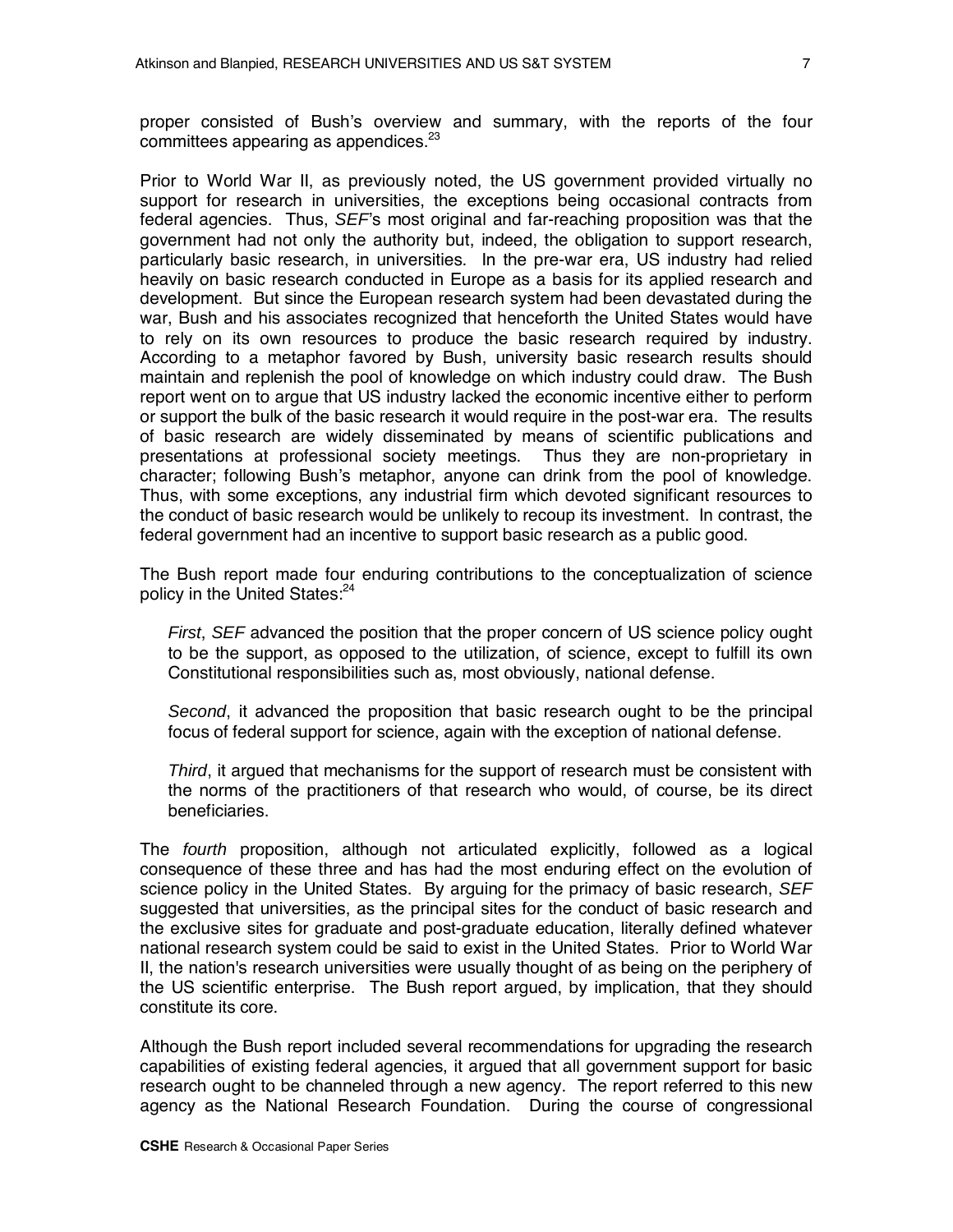hearings in the fall of 1945, the name of this proposed agency became the National Science Foundation (NSF).

On July 5, 1945, in a letter transmitting his report to President Truman, Bush noted that, "It is clear from President Roosevelt's letter [of November 17, 1944, asking four questions which resulted in SEF that in speaking of science he had in mind the natural sciences, including biology, and I have so interpreted these questions. Progress in other fields, such as the social sciences and the humanities, is likewise important; but the program for science presented in my report warrants immediate attention."<sup>25</sup> In fact Bush, who was politically conservative, seems to have had a visceral distrust of the social sciences, perhaps because of his recollections of the 1930s when several leading, left-wing practitioners of those disciplines had promoted them as a means for social engineering. In any event, the May 1950 legislation which created the National Science Foundation did not list the social sciences explicitly as one of the areas in which NSF was authorized to provide research support. Instead, it lumped them into an "other sciences" category at the end of the following list: mathematical, physical, biological, engineering and other sciences. Research in the social sciences was explicitly listed as being eligible for research support in a 1960 congressional amendment to the National Science Foundation Act of 1950.

In 1947, the Republican-controlled  $80<sup>th</sup>$  Congress passed a bill to create a National Science Foundation. According to this bill a 24-member National Science Board, consisting of distinguished individuals appointed by the president for six year terms, was given authority to hire and, by implication, fire the NSF director. President Truman vetoed this bill on the grounds that no group of private citizens—namely, the National Science Board—should have ultimate authority over the disbursement of appropriated funds.<sup>26</sup> Compromise legislation to create the proposed National Science Foundation was finally reached and the enabling legislation signed into law on May 10, 1950.<sup>27</sup> But in the interim, several federal agencies heeded the Bush report's call to support research, particularly basic research, in universities. The Office of Naval Research (ONR) and the Atomic Energy Commission (AEC), both created in 1946, took the lead in doing so. Starting with ONR, several organizations within the Department of Defense began to support university research related broadly to their basic missions. The laser and advances in computer science were outgrowths of this research. During the early 1980s, the Defense Advanced Research Projects Agency (DARPA) supported university research leading to the development of the Internet.

When OSRD was abolished at the end of 1947, its active contracts for medical research were assumed by the National Institutes of Health (NIH). The agency built upon this foundation to develop an extensive program of research grants to US medical schools. For several years after its creation in 1950, NSF remained a bit player among federal organizations that supported basic research in universities. However, within two years of the launching of Sputnik I by the Soviet Union in October 1957, NSF's research budget increased by approximately 250 percent. Thenceforth, its role in the support of university basic research was assured.<sup>28</sup>

From the outset, peer review became a central feature of the National Science Foundation's procedures, as it became in NIH, the AEC (and in the Department of Energy which absorbed it in 1974), and other agencies, including NASA, which also supports university research. That is, proposals submitted by university faculty through their university grants offices are evaluated for their scientific merit by scientific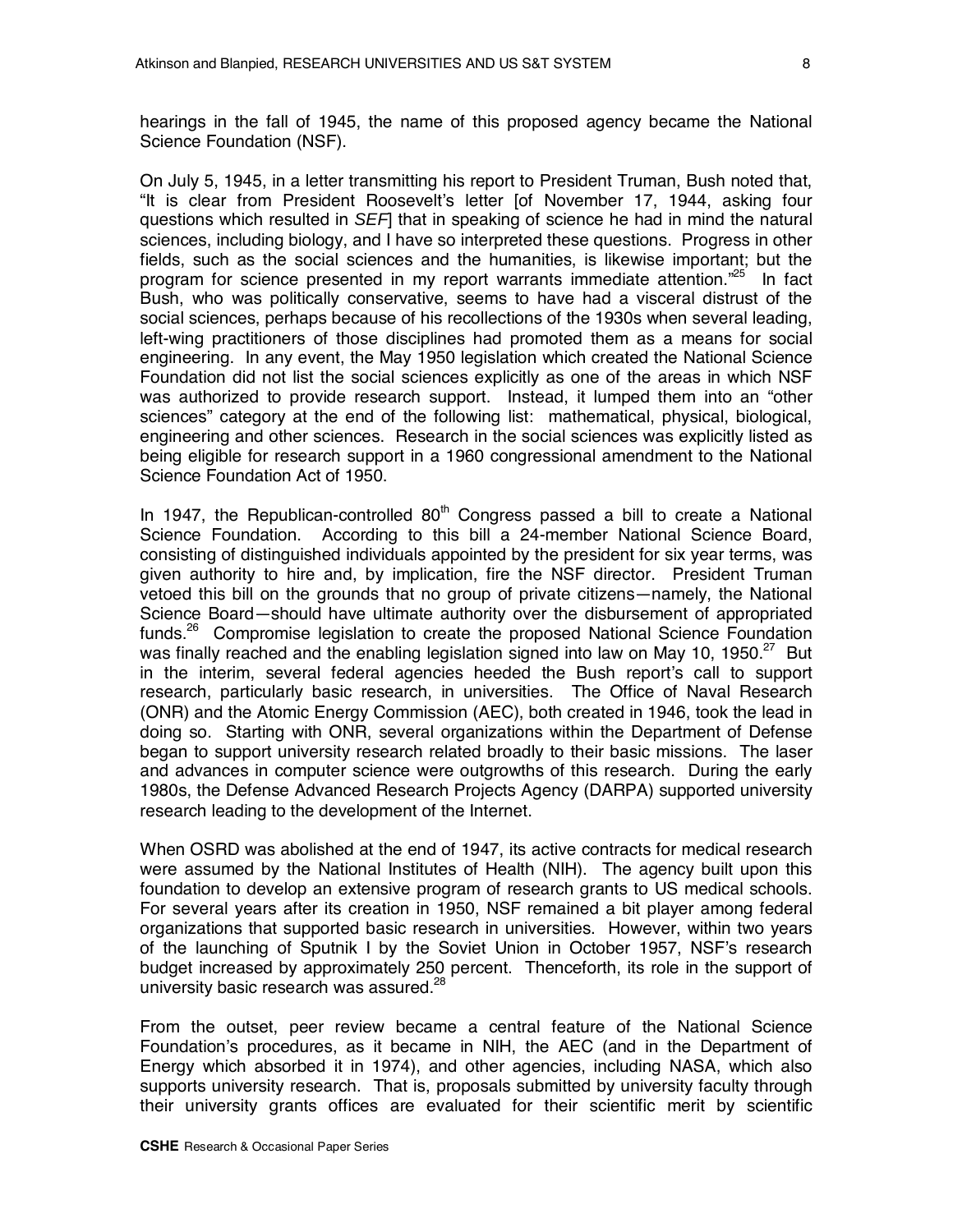experts—or peers—of the proposers, and agency decisions on funding made on the basis of these evaluations.<sup>29</sup>

The legislation creating NSF also charged the agency with the support of education in mathematics, science and engineering. It initiated such support in the spring of 1952 with its first awards of pre- and post-doctoral fellowships. Subsequently, NSF expanded the scope of its education activities. Concern was widespread following the launching of Sputnik that the United States was falling behind in its preparation of future scientists and engineers. Accordingly, in 1958 Congress passed the National Defense Education Act (NDEA) which, among other things, expanded the role of NSF in science education and related educational research. The following year, NSF began to fund disciplinary committees of university faculty to work with teachers to update and improve high school text books in their respective fields, as well as summer institutes to train teachers in the use of these materials. In 1968, Congress amended the National Science Act of 1950 to authorize the foundation ". . . to initiate and support . . . science education programs at all levels."<sup>30</sup> As Title I of the Education for Economic Security Act of 1984, NSF was given the authority to award grants with the objective of improving education in mathematics and science " . . . to schools, local education agencies, museums, libraries and public broadcasting entities."<sup>31</sup>

### **US Research Universities: 1950-1975**

The changing roles of research universities in the US science and technology system and in their relations with the other sectors of American society from 1950 to the present can be roughly divided into two periods: 1950 to 1975 and 1975 to the present.

During approximately the first two decades of the first of these periods, federal expenditures for R&D grew rapidly not only in absolute terms but as a percentage of total national R&D expenditures. In 1963, the federal government was accounting for approximately 68 percent of national R&D expenditures and industry approximately 30 percent, with other sources making up the approximately two percent balance. Thereafter, federal R&D as a percent of total national R&D expenditures declined. In 1979, the federal government and industry each accounted for approximately 48 percent of total R&D expenditures. Thereafter, the government's R&D expenditures as a percent of the total continued to decline, while industry's continued to increase.<sup>32</sup>

The amount of research performed in US universities has continued to grow since the early 1950s, both in absolute dollars and as a percentage of total national R&D. In 1953, universities accounted for \$273 million, or 5.3 percent, of total national R&D expenditures of \$5.18 billion.<sup>33</sup> The university share of total national R&D remained at slightly more than five percent until 1960, but by 1965 had risen to 7.9 percent, and by 1975 to 10.0 percent. In 2004, the last year for which data are available, universities performed \$42.4 billion, or 13.6 percent of total national R&D expenditures of \$312.1 billion (or \$288.4 billion in constant, inflation adjusted 2000 dollars). In fact, the university research sector has experienced greater growth since 1975 than either the industrial or federal research sectors.

The two decades from 1950 to 1970 witnessed the flowering of the American research university system as it came to be acknowledged as the core of the country's science and technology system. The social science and humanities faculties of research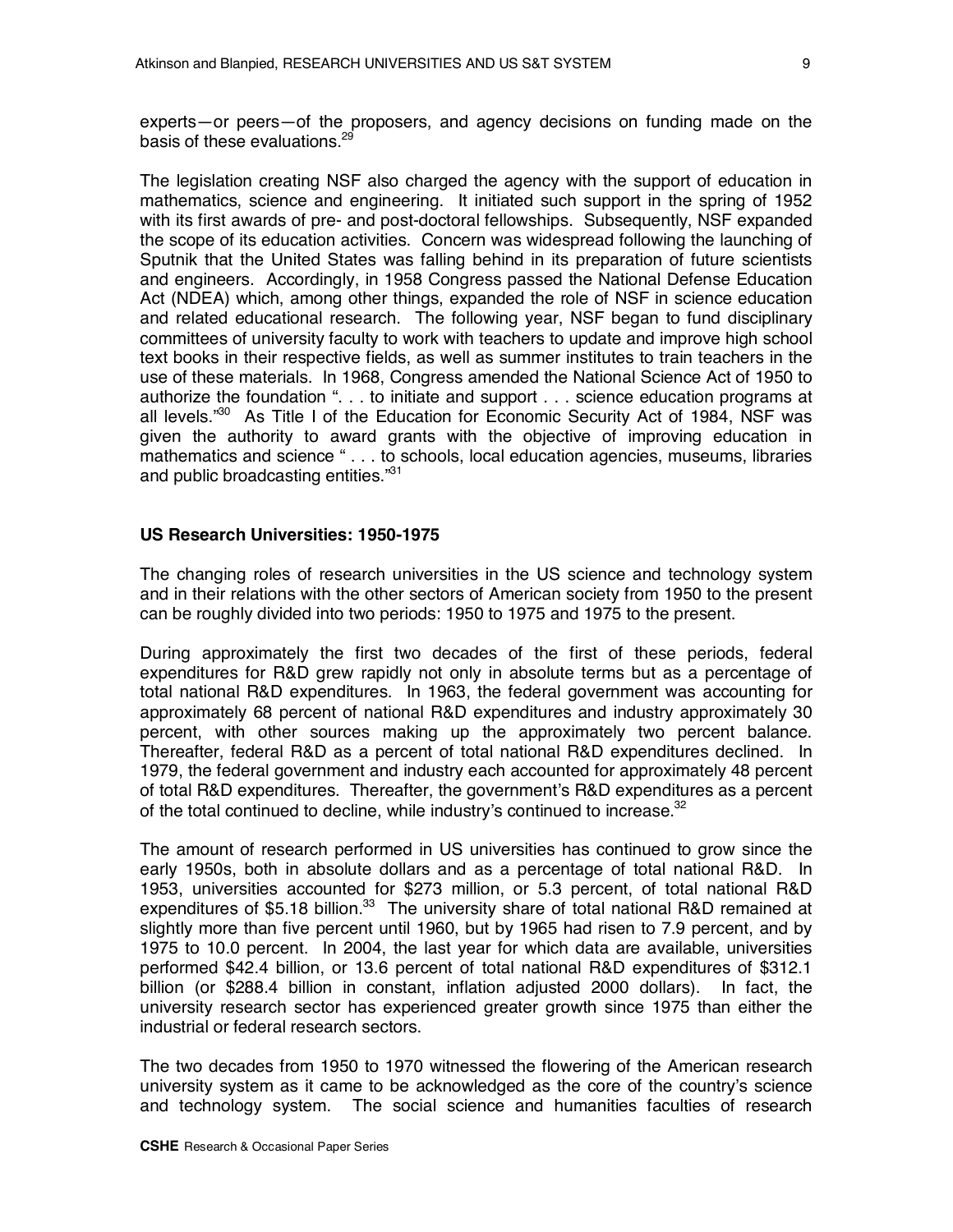universities also saw their prestige increase as American universities competed to attract the best scholars in all academic disciplines, not just science and engineering. Since 1960, the research of university faculty in the social and behavioral sciences (particularly their more quantitatively-oriented disciplines) have been supported by the National Science Foundation and a several other federal agencies, although not nearly to the extent of the "hard" sciences.<sup>34</sup> The National Endowment for the Humanities awards research grants to scholars in the humanities.<sup>35</sup> However, humanities faculty members continue to rely heavily on private foundations for much of their research support. As a result of their relative paucity of support, some regard the humanities faculties as being in crisis and having become poor cousins to the science faculty.<sup>36</sup>

The federal government's support for scientific research in universities underlay the flowering of the system. In 1953, the federal government accounted for 54.6 percent of the research performed in US colleges and universities, with industry accounting for 7.7 percent, the remainder being accounted for by the universities' own funds, by state and local governments, and by grants from private non-profit foundations. By 1970, the federal share had risen to 69.7 percent, while the industrial share had declined to 2.7 percent; comparable figures for 1975 were 67.2 and 3.3 percent. For reasons discussed presently, industrial contributions to university research began to rise after 1975, reaching an approximately seven percent steady-state level by 1990. By that time, the federal share of university research support had declined to about 60 percent.<sup>37</sup>

During the approximately five years from the end of World War II until the creation of the National Science Foundation in May 1950, the US government accepted a central argument of SEF that federal support for university research should be regarded as a public good, an investment that would yield tangible returns. During the quarter century following the war, American industry and the American economy as a whole expanded at an unprecedented rate. Economic analyses have identified investments in research as a significant factor in US economic growth.<sup>38</sup> Although quantitative, causal connections are difficult to make, by 1970 there was widespread agreement that the central proposition of SEF had been decisively demonstrated: research universities were a primary contributor to industrial and economic growth. Between 1945 and 1970, US presidents from both political parties subscribed to the proposition that the US government should fund research in US universities, and by 1970 there was a broad, bipartisan consensus in both houses of Congress that such support should indeed be provided.

The flowering of the US research universities during the quarter century following World War II also can be gauged in terms of intangible factors. For example, between 1950 and 1975, the 26 Nobel Prizes awarded in physics were either won outright or shared by Americans; the comparable figures for Nobel Prizes in chemistry and physiologymedicine were 18 out of 26 and 26 out of 26, respectively.<sup>39</sup> The Nobel Prize in economics was established in 1969 and from that year through 1975, six of eight such prizes were either won outright or shared by Americans.<sup>40</sup> With few exceptions, these Nobel laureates were on the faculties of US research universities. As another example, the unique fusion of teaching and research, which was developed in the graduate schools of US universities, provided what has been widely acknowledged as the world's best training for careers in science. During the quarter century following World War II, large numbers of foreign students—for present purposes, students with non-American bachelor's degrees – sought admission to US graduate schools. They still do, although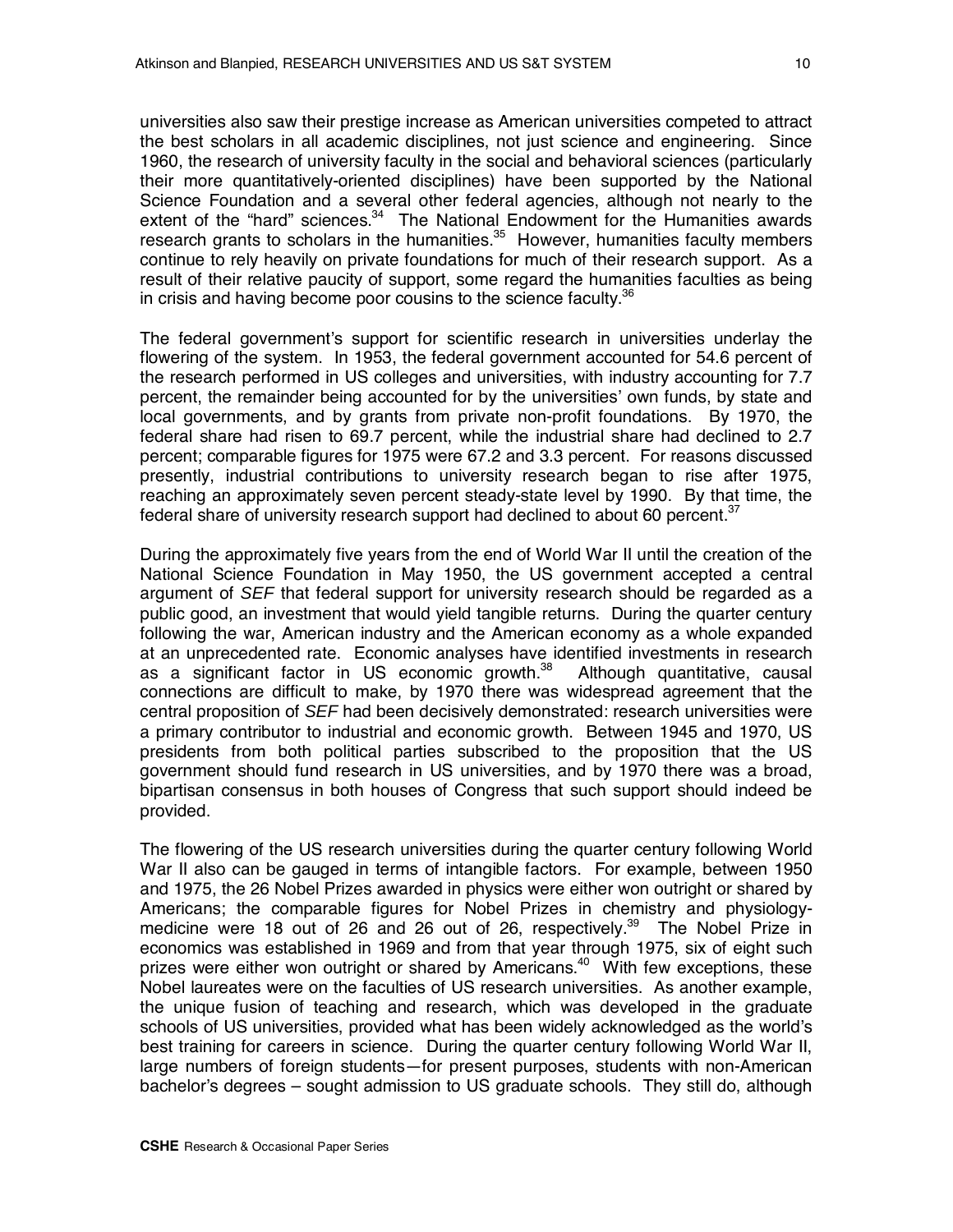for at least the past 20 years Asians—as opposed to Europeans—have become dominant among them.<sup>41</sup>

It is useful to note that a good deal of research carried out by university faculty members is conducted in a group of institutions known as Federally Funded Research and Development Centers (FFRDCs), more commonly known as national laboratories, which are fully funded by agencies of the federal government but managed by industrial, university, or non-profit contractors.<sup>42</sup> Several, such as the Fermi Laboratory near Chicago, the Lawrence Berkeley National Laboratory, and the Gemini Astronomical Observatories in Hawaii and Chile, house big science facilities intended for use by university faculty. The Department of Energy, which funds the two former laboratories and the National Science Foundation which funds the observatories provide grants on a competitive basis to facilitate their use. Other FFRDCs such as the Los Alamos, Livermore, and Sandia Laboratories were originally established as nuclear weapons R&D facilities, but have since broadened their activities to include research on environmental and related problems.

One indicator of the importance that the US science and technology system (including its academic component) had assumed following World War II was the creation of a President's Science Advisory Committee (PSAC) and the appointment of a full-time presidential science advisor. Although a recommendation was made during the first months of the Korean War that such an official be appointed, it was not implemented until 1957.<sup>43</sup> In November of that year, while the United States was still reeling from the shock of the Soviet Union's launch of Sputnik I, President Dwight Eisenhower designated James Killian, President of MIT, as his science adviser, and within another week named the members of PSAC.<sup>44</sup> In 1962, President John F. Kennedy extended the scope of the presidential science advisory system by creating an Office of Science and Technology (OST) within the White House, naming his science adviser—Jerome Weisner, Professor of Engineering at MIT—as its director. OST was given responsibility for coordinating the US government's growing science and technology system. Henceforth, presidential science advisers essentially played two roles: an advisory role and a coordinating role.

Significantly, both of Eisenhower's science advisers—Killian and his successor, George Kistiakowsky, Professor of Chemistry at Harvard—and Weisner all came from research universities. Additionally, of the 17 original members of PSAC, 14 were from research universities. PSAC made a number of important recommendations related to national defense, space and science education. It also issued reports on studies it commissioned, including several relevant to the US research university system.<sup>45</sup>

Despite the flowering of US research universities during the decades following World War II, by the end of the 1960s the research university system—and the US science and technology enterprise more broadly—began to be subject to multiple strains. Until the mid-1960s, US industry had few if any competitors. But that situation changed as Europe and then Japan recovered from the devastation of World War II and began to flex their industrial muscles. Up to that time, the central proposition of SEF continued in effect; namely, that if the federal government would support basic research in universities and provide fellowships to train new generations of scientists and engineers, then industry would do the rest. But as American industry began to face competition, questions were raised about whether the support of research universities and fledgling scientists was an adequate science policy for the US government.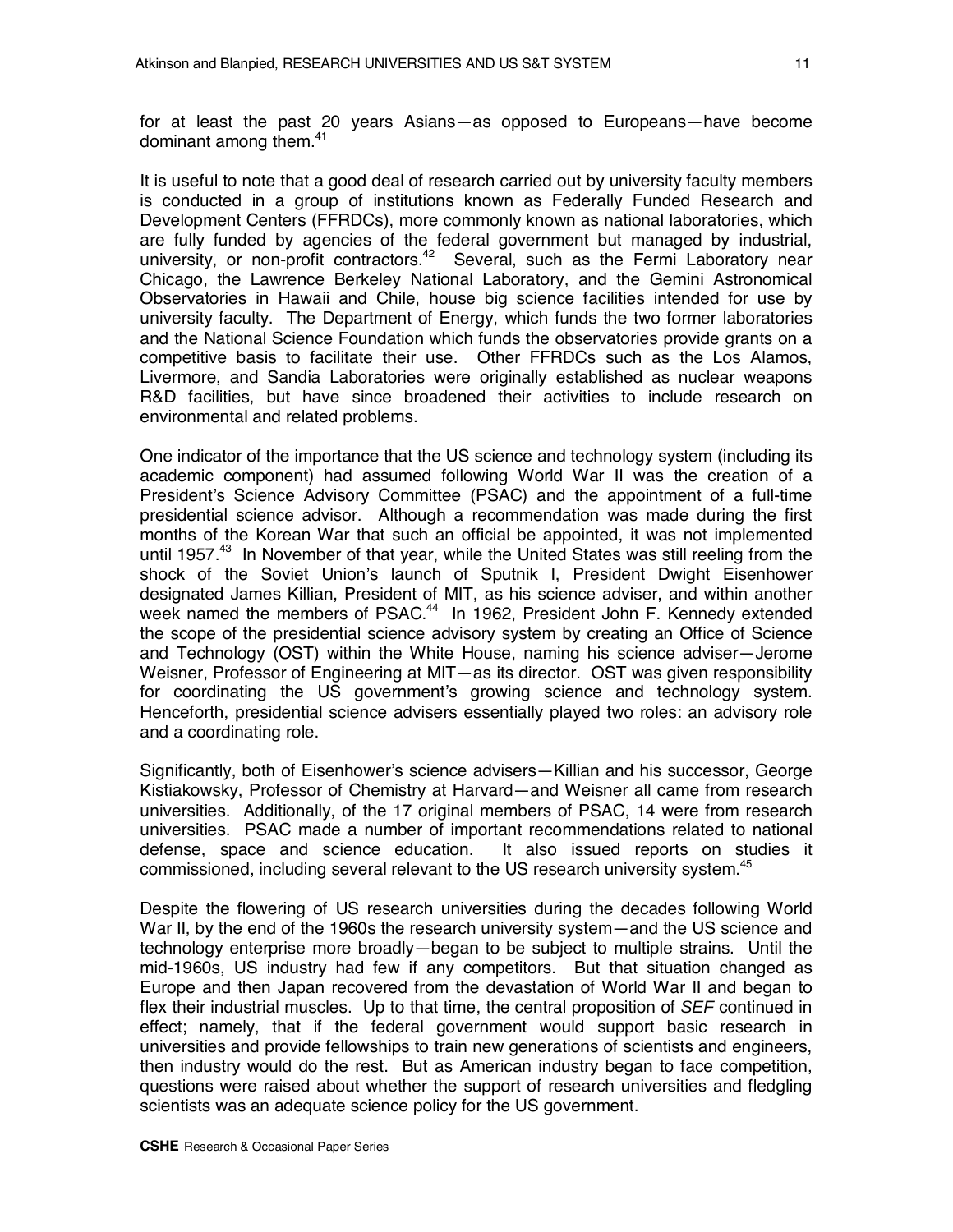With the first stirrings of the environmental movement in the mid 1960s and the worsening situation in Vietnam later in the decade, the mood of optimism that had been so prevalent in the United States following World War II began to evaporate. The damage to the environment caused, in part, by inadequate attention to technological interventions suggested that technology—and the science that underlies much technology—could no longer be regarded as totally beneficial. A sizeable segment of the anti-war movement held science and technology—and therefore scientists—at least nominally complicit in the devastation being visited upon Vietnam by the American military. While radical students who confronted faculty scientists directly (sometimes branding them as war criminals) constituted a small minority of those who were disillusioned with the Vietnam War, one result of their efforts to charge science and its practitioners with such complicity was that students who previously had been attracted to careers in science began to look elsewhere.<sup>46</sup> In the opinion of many scientists, it is still the case that too few young people, including too few women and members of ethnic minority groups, are pursuing careers in science, although for reasons other than those of the Vietnam era. 47

The federal R&D budget and the component for research universities have grown steadily since 1953, when measured in current dollars. However, when measured in constant or inflation-adjusted terms, both the federal R&D budget and its academicallyrelevant component reached a peak in 1968, then declined until 1974, after which they began to rise once more.<sup>48</sup> One reason for this decline was undoubtedly the fact that the Vietnam War was draining resources from other sectors of the federal budget and the US economy more broadly. It has also been alleged that President Lyndon Johnson, angered at opposition to the Vietnam War on the part of a seeming majority of US university faculty, deliberately punished them by reducing their research support. Certainly Richard Nixon, his successor, was often quite open in his dislike of university faculty and may have deliberately reduced university research budgets in retaliation.<sup>49</sup>

The decline and fall of the presidential science advisory system in the late 1960s and early 1970s was symptomatic of the strains on the entire US science and engineering system. These strains were experienced by research universities, perhaps more heavily than was true of other sectors of the science and technology system. The presidential science advisory system reached the peak of its influence during the Kennedy administration. Beginning with the first months of the Johnson administration, its influence began to decline until, in the words of Johnson's science advisor Donald Hornig, "it became difficult to get the president's attention."<sup>50</sup> However, Johnson and Hornig did work closely together to negotiate several international cooperative science and technology agreements.<sup>51</sup> Nevertheless, the president was increasingly alienated from the academic community because of its opposition to the Vietnam War. Moreover, Johnson's domestic signature programs were his Great Society initiatives and he sought advice from PSAC on how to formulate and implement them. But effective advice on matters involving the social sciences was not forthcoming from PSAC, which consisted almost entirely of mathematicians and physical scientists.

The Nixon administration's attitude towards PSAC can be characterized as openly hostile. One member of his inner circle was said to have characterized that committee as nothing more than a lobby for academic science within the White House.<sup>52</sup> Early in 1973, among his first actions during his second term, Nixon disbanded PSAC and eliminated the position of science advisor held by Edward David.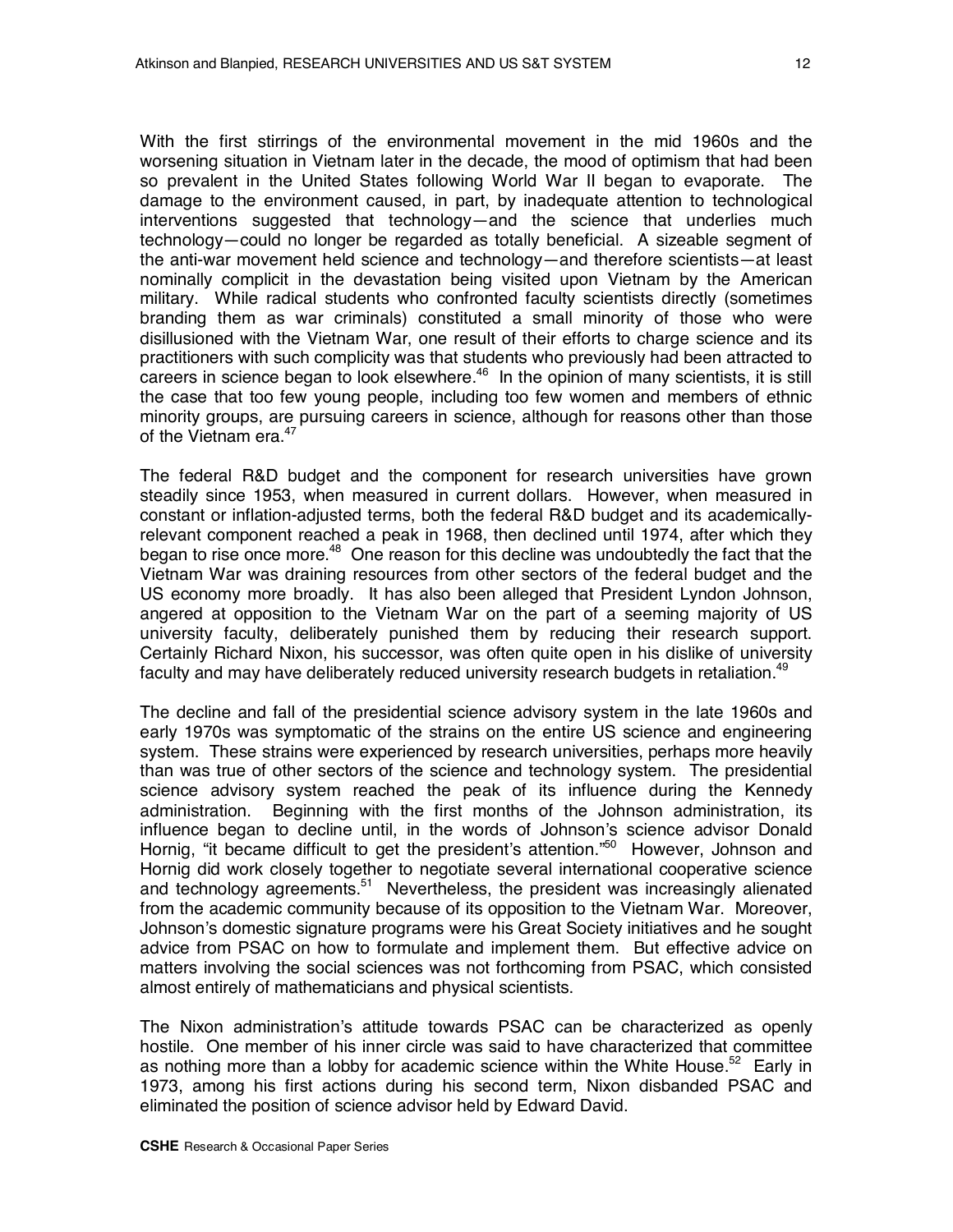#### **Research Universities: 1975-2000**

By 1975, what was perhaps the most chaotic period for the United States since World War II had come to an end. With the fall of Saigon during that year, the war in Vietnam was finally over, although the United States had begun to withdraw its troops after the short-lived peace accord signed in Paris in January 1973. In August 1974 Richard Nixon resigned his presidency as a result of Watergate. The new president, Gerald Ford, marked that occasion with the assertion that, "our long national nightmare has ended."

Ford took immediate steps to restore relations between science and government. In 1975, for the first time since 1968, both the federal R&D budget and its academic research component (measured in constant, inflation-adjusted dollars) began to rise once again. Ford also requested his vice-president, Nelson Rockefeller, to convene two non-government advisory committees to explore productive interactions between the academic, industrial and government research sectors, as well as a means whereby the federal government at all levels could draw upon the advice of the research community. Meanwhile, both houses of Congress held hearings on legislation to revive the presidential science advisory system. On May 11, 1976, President Ford signed into law the Science and Technology Policy, Organization and Priorities Act of 1976<sup>53</sup> which, among other things, created the Office of Science and Technology Policy (OSTP) within the Executive Office of the President, with the director of OSTP also designated as the president's science adviser. 54,55

Perhaps the most significant change for research universities during the decade between 1975 and 1985 was a revival of their support by private industry. Prior to World War II, industrial funding for university research was significant. However, with the seemingly limitless availability of federal funds for academic research starting in the early 1950s, universities increasingly ignored industrial research funding—while companies seemed to have been unwilling to step forward and offer their unsolicited support. By 1975, industrial support for research in universities constituted only 3.3 percent of the total, while the federal government accounted for 67.2 percent. Thereafter, industrial support for academic research began to increase, reaching a level of approximately seven percent by 1990 where it has remained. In comparison, federal support for research in US universities had declined to approximately 60 percent by that same year.<sup>56</sup>

More important than direct industrial support for university research were federal initiatives to foster research cooperation between universities and industry. In 1978, NSF initiated a pilot program to encourage such cooperation. Although by law NSF cannot provide research support to profit-making organizations, it could and did begin to support the university-side of university-industry research collaborations. This initial pilot effort proved so successful that additional programs were initiated by NSF, including long-term (up to 11 years) support for two university-based programs; namely, Engineering Research Centers and also Science and Technology Research Centers. University-industry research cooperation returns benefits to both parties. From the perspective of private industry, it immerses university faculty and graduate students in matters of particular interest to companies and helps companies identify promising graduate students that they might hire after those students completed their PhDs.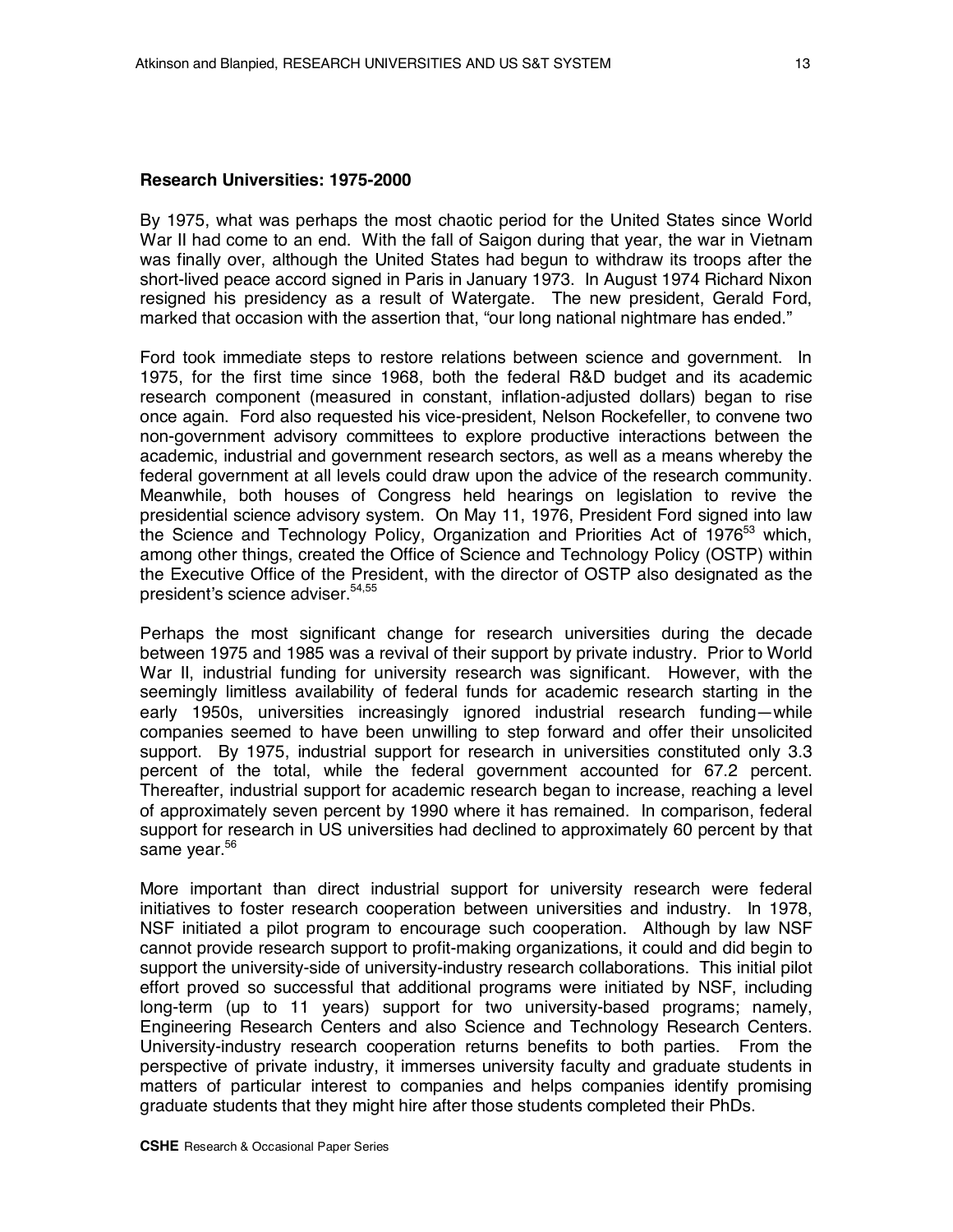The incentives for industrial firms and universities to enter into cooperative research agreements were significantly enhanced by passage of the Bayh-Dole Act of 1980.<sup>57</sup> Prior to passage of this legislation, rights to results from research supported by the federal government had been vested with the government itself. However, the government rarely if ever seeks to exploit or license research results, including those from its own laboratories. Therefore, potentially useful products and processes that might have been derived from federally-funded research never emerged. The Bayh-Dole Act changed that situation significantly. The terms of that legislation granted rights to federally-funded research results to the organization that had conducted the research, most prominently universities. Thenceforth, private firms could negotiate to share the rights to research results with potential university partners, providing a strong incentive which did not previously exist.<sup>58</sup>

As research universities began to grow accustomed to working in research partnerships with private industry—and to appreciate the tangible and intangible returns on such partnerships—they instituted additional mechanisms to exploit promising research results of their faculties. Many individual faculty members conducting research in US universities have started their own companies to develop and market their results. Between 1988 and 2003, US patents awarded to university faculty increased from 800 to 3200.<sup>59</sup> Research universities themselves have created Technology Licensing Organizations (TLOs) to patent the research results of their faculties and to license those results to private firms. Because the Bayh-Dole Act vests rights to federally funded research results in universities rather than individual investigators, universities have instituted their own criteria for sharing financial returns from such research with the responsible faculty member. While not all TLOs make money and only a few make a great deal, TLOs have become vital by providing a ready means to get university research results off the shelf and into the productive, commercial sector.<sup>60</sup>

From the outset, the involvement of private industry in academia, as well as the more direct commercialization initiatives taken by research universities, have raised concerns—most prominently, that relations with industry would corrupt the fundamental knowledge creation and transmission roles of universities. Put more directly, there have been concerns that research universities might become "job shops" for industry. If this were to occur, one of the fundamental missions of research universities (as the sites for basic research whose results are published in the open scientific literature) would be seriously distorted. In some cases this has occurred, with universities conducting proprietary research funded by industry. But overall, universities and their industrial partners appear to have been prudent in recognizing that although academia and industry have different goals, they can negotiate to arrive at common ground in the matter of research cooperation.<sup>61</sup> European countries and Japan, which have also tried to encourage university-industry research cooperation with varying degrees of success, have had similar concerns about maintaining the integrity of university research. Significantly, no such concerns appear to have been expressed in China.

Another important NSF initiative during the 1980s was the creation of Supercomputer Centers at five universities, selected on the basis of a nationwide competition, that provided state-of-the art computer facilities. Running time at these centers is made available to qualified faculty members who apply for time by means of proposals evaluated in a manner analogous to peer-review processes at NSF.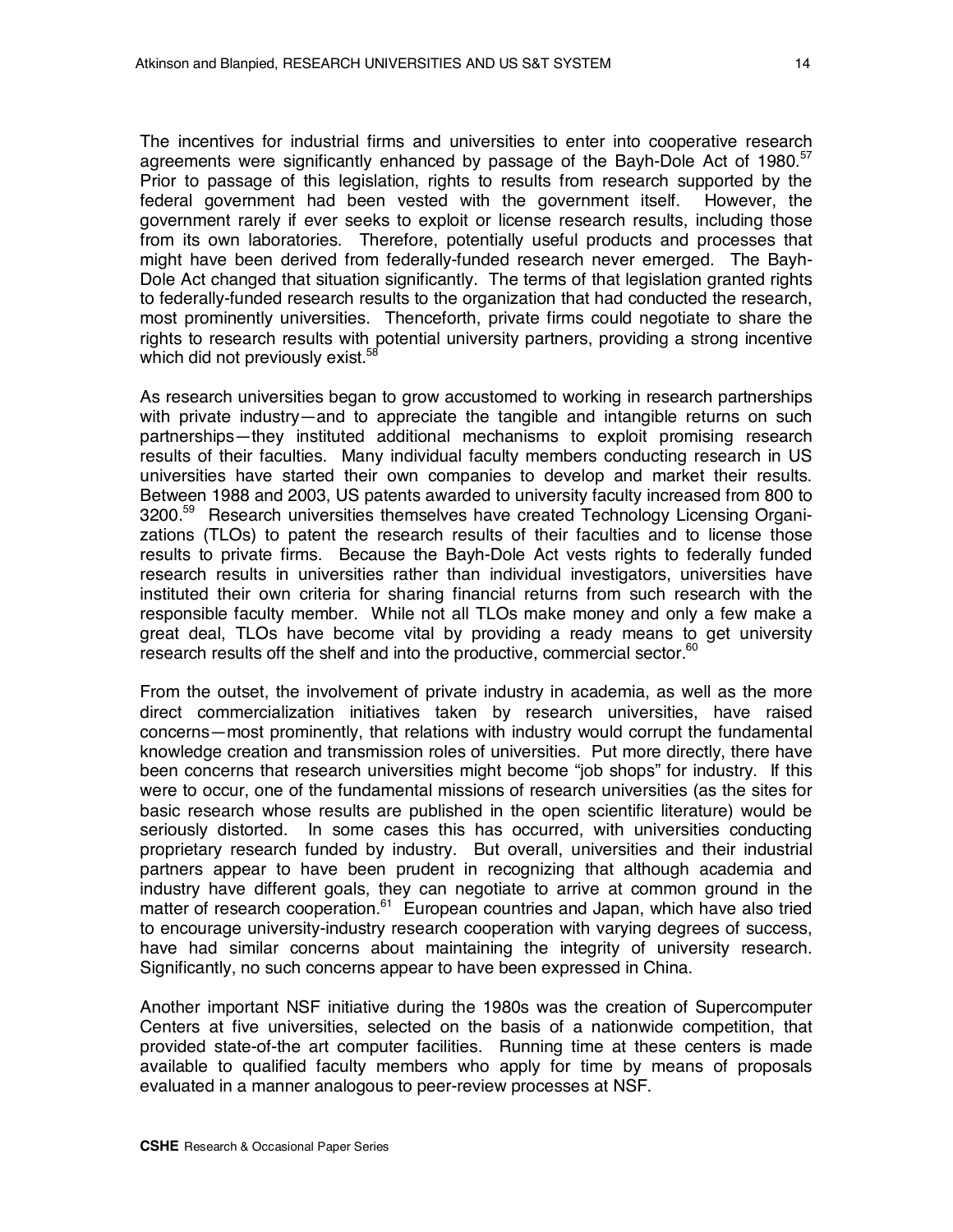The profile of total national support for R&D, including support for research in universities, has changed significantly since 1975. During that year, the federal government accounted for approximately 45 percent of total national R&D expenditures, while industry accounted for approximately 42 percent. In 1979 and 1980, federal and industrial contributions were equal. By 2000, federal contributions had declined to approximately 24 percent of the total, with industry contributing close to 70 percent. By 2004 the federal percentage contribution had risen somewhat while that of industry had declined. Whether this is a short-term aberration or a long-term trend remains to be seen. 62

Federal and industrial financial contributions to research in US universities have continued to rise since 1975. Indeed, since then the academic sector has outpaced the industrial and government research sectors in terms of growth in research support.<sup>63</sup>

### **Research Universities as Models**

By several objective measures the American academic research system qualifies as the world's best. The number of Nobel Prizes awarded to American research university faculty since 1975 has continued to be greater by far than for scientists in all other countries combined. American research universities and their faculties have also been considerably more successful than their foreign counterparts in commercializing research results. The almost unique system linking education with research in US graduate schools provides students with both a broad base of knowledge in their selected disciplines and opportunities to learn how to conduct research under the tutelage of world class mentors. Foreign students continue to be drawn to the US graduate schools attracted by the reputation of their faculties. In a study published in 2005, Shanghai Jing Tong University ranked (in order of their excellence) the world's 500 top universities, distinguishing between individual universities within American state multi-campus systems. $64$  Seventeen among the top 20 of these universities were American, the three exceptions being Cambridge (#2), Oxford (#10) and Tokyo (#20). Of the top 50, 37 were American.<sup>65</sup>

Universities in other countries have attempted to replicate the success of the US research universities but have most often fallen short. American universities are virtually unique in their diversity. They include private universities and those supported by state and local governments; more broadly, the US system of higher education also includes four year colleges without graduate or professional schools, as well as two-year community colleges. The best of these institutions compete with one another for faculty, for students, and for research funds. The country's top universities usually have funds to support the research of newly-attracted faculty for perhaps two or three years. However, the bulk of their research support is derived from grants awarded to individual faculty members or research groups obtained through a competitive process, most often from the federal government, but also from private foundations. In the American system, federal grants are awarded to individual faculty members rather than to the universities themselves. The competition among faculty members for research grants is an important factor in fostering the quality of research in American universities. Few, if any, foreign countries comprehend the intense competition among universities in the United States to move up in the rankings of the country's top universities. Or if they do understand, they may be culturally unprepared to indulge in such competition.<sup>66</sup>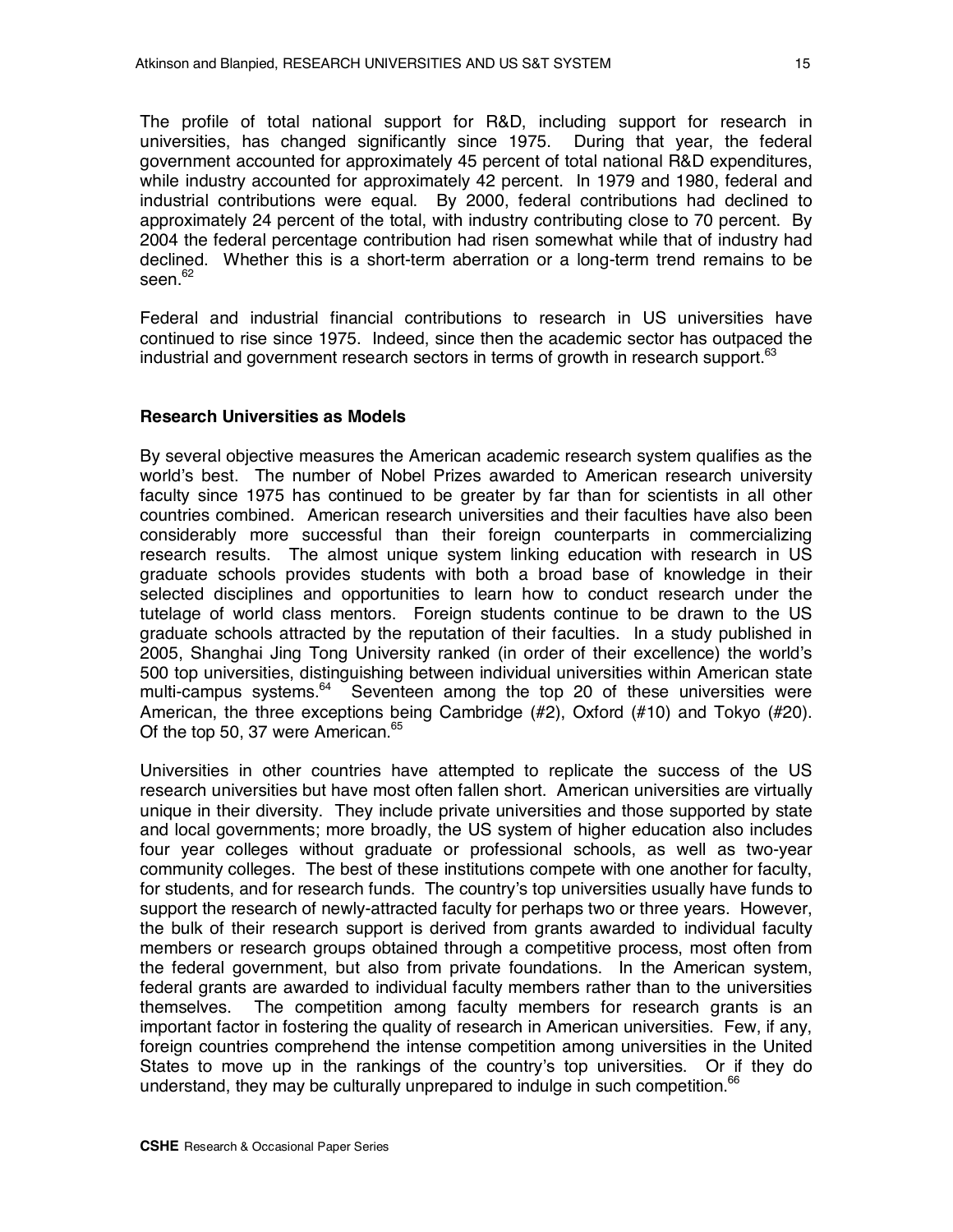In contrast with the United States, universities in most other countries are components of national systems regulated by a national ministry of education.<sup>67</sup> Faculty working in such national systems receive some research support from these ministries as an entitlement. However, funds for reasonably ambitious undertakings are obtained competitively from government or quasi-government organizations often known as research councils. Many of these, such as the Korea Science and Engineering Foundation or the National Natural Science Foundation of China, are modeled on the US National Science Foundation. As members of national systems regulated by a central government authority, it is more difficult for individual universities to distinguish themselves from one another and thus to compete effectively.

Reforms and restructuring of public science systems in other countries almost always involve reforms of their national university system. Japan offers an interesting example. The University of Tokyo was established during the 1870s, soon after the 1868 Meiji Restoration, by consolidating and partially westernizing two existing institutions. By the 1920s, nine imperial universities had been established. Seven of these were Hokkaido, Tohoku, Tokyo, Nagoya, Kyoto, Osaka and Kyushu; the remaining two were the universities of Seoul and Taipei. Following World War II, the latter two institutions were renamed the Korean and Taiwan National Universities, respectively, establishing a basis for the university systems in these former provinces of the Japanese Empire. The other imperial universities became national universities. Many additional national universities were created in all parts of Japan so that by the late 1990s their number had increased to almost 100.<sup>68</sup> Since Japanese national universities are far too numerous to be supported by the country, considerable consolidation has since taken place and is likely to continue.

Japan undertook major reforms of its government-funded science and technology system beginning in 1996 and accelerating since 2001. In 2004, its national universities were granted significant autonomy from the Ministry of Education. In particular, they are now at liberty to establish their own curricula and to seek their own competitive niches. Since Japanese university faculty members are no longer government employees, they are now able to engage in serious research collaborations with industry and seek to commercialize their results, either through spin-off companies or university-based TLOs.<sup>69</sup> It is too soon to know whether these changes will improve the overall quality of Japanese academic research.

Although only four universities on the European continent were among the top 50 in the Shanghai Jing Tong 2005 survey, reform per se does not appear to have a particularly high priority either by individual European universities or the countries in which they are situated.<sup>70</sup> There are several reasons for this state of affairs. First, several countries have national research institutions that parallel and in some respects compete with their research universities. Examples include the Max Planck and Fraunhofer Institutes in Germany, which emphasize basic and applied research, respectively; and the laboratories of the National Council for Scientific Research (CNRS) in France. The situation in France is further complicated by the existence of the Grandes Ecoles, including the Ecole Polytechnique, whose graduates are accorded considerably more prestige than the graduates of French universities.

A more important reason why the reform of individual universities and national systems on the European continent may not have a high priority is due to the resolve of the European Union (EU), first articulated in 2000, to establish a European Research Area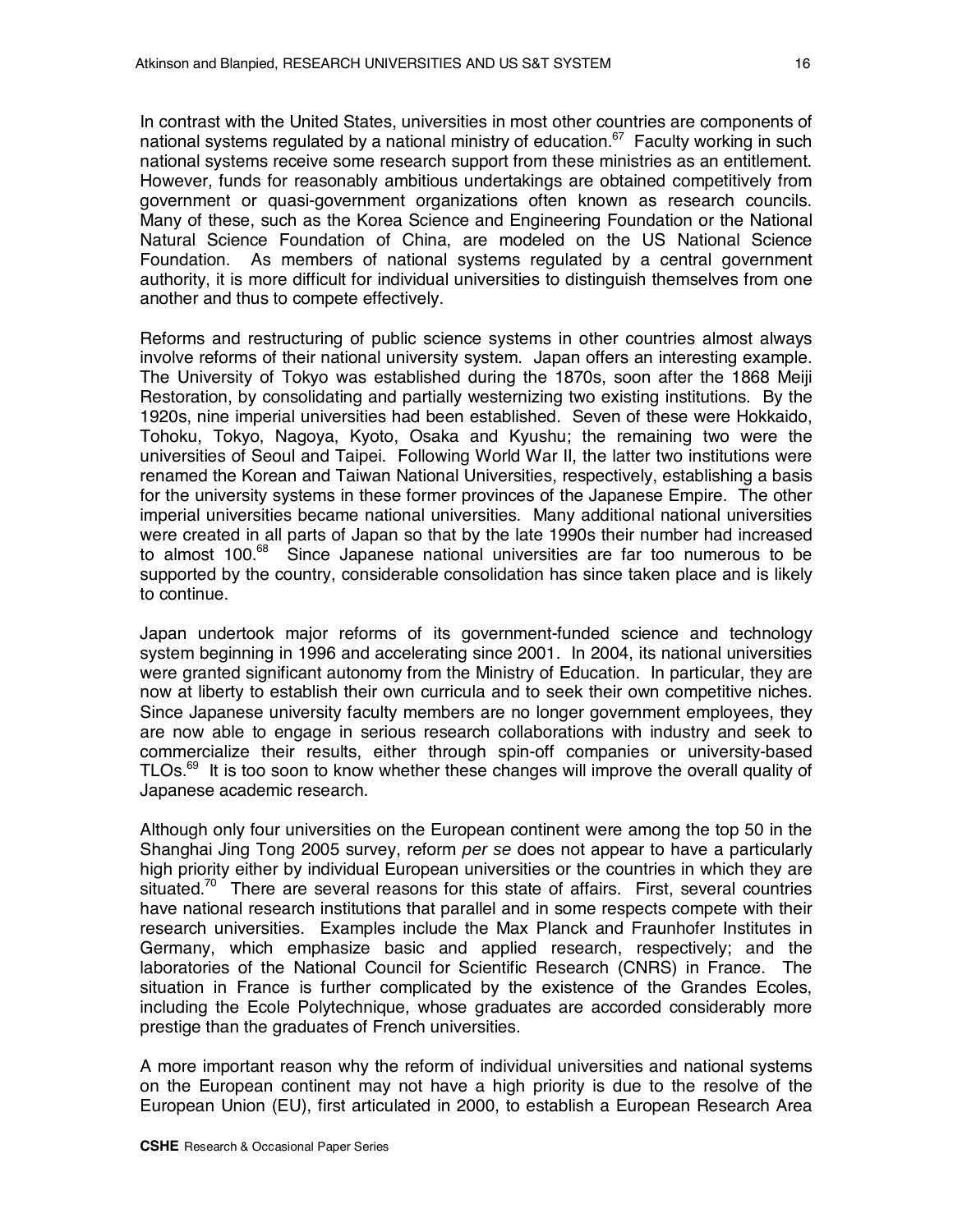". . . by creating a joint dynamic for research and development (R&D) and increasing expenditure to make the EU 'the most competitive and dynamic knowledge-based economy in the world'."<sup>71</sup> Although the goals of the European Research Area initiative are still far from being realized, the EU has had considerable success in programs such as Socrates and Erasmus intended to promote the mobility of students at the undergraduate and graduate levels among universities in member countries.<sup>72</sup> These programs have had the effect of creating a virtual European-wide university system with individual universities and national systems competing with one another for the best students. An additional contribution of the EU has been to adopt uniform standards for various professions among member countries. Thus, for example, an individual with an engineering degree from an Italian university is now eligible to apply for, and receive, a license to practice engineering in Germany.

Although the EU has consciously modeled its research programs after those of the United States, its European Research Area initiative is intended in part to increase its research competitiveness relative to the United States and, to a lesser extent, Japan. By some measures, it has succeeded in doing so. For example, since 1993, the share of the world's publications by EU authors in international peer reviewed journals has exceeded that of the United States, and the gap has been growing. In 2001 authors at institutions within the EU accounted for slightly more than 33 percent of all such publications, while the share of those by authors at US institutions was slightly less than 29 percent. On the other hand, the situation in the EU is somewhat weak in technology research, as indicated by the volume of R&D expenditures by private industry and the share of patent applications filed.<sup>73</sup>

China provides a more recent example of a series of attempts at university reform. Chinese universities created on a Western model emerged in the late 19<sup>th</sup> and early 20<sup>th</sup> centuries. Like other Chinese institutions, its universities suffered during the chaos that followed the collapse of the last imperial dynasty in 1911, the subsequent warlord period, and the years of Japanese occupation. The Peoples' Republic of China, founded in 1949, adopted the Soviet Union's model for its research system. That is, virtually all research was conducted in institutes of the Chinese Academy of Sciences (created within a year of the founding of the Peoples' Republic), while universities became almost exclusively teaching institutions. The curricula of universities were also defined and restricted by the Ministry of Education. For example, Peking University was assigned to teach subjects such as Chinese classical studies and law, whereas nearby Tsinghua University was to specialize in engineering.

Following the reform and opening of China initiated by Deng Xiao Ping in 1978, the country's research and higher education system was modified. In particular, universities were permitted to broaden their curricula, and the best began to conduct research. Several Chinese universities including Peking and Tsinghua have created graduate schools on the US model in which students are required to take advanced courses and pass qualifying examinations before initiating research towards their dissertations.<sup>74</sup>

The National Natural Science Foundation of China, modeled on the US National Science Foundation, was created in 1986 to provide competitively-based research grants to university faculty. One of the country's goals is to increase the number of its world class research universities. Perhaps as many as 10 or 12 such universities led by Peking and Tsinghua qualify in that regard.<sup>75</sup> It remains to be seen whether the Chinese university system, over which the central government still maintains considerable control, can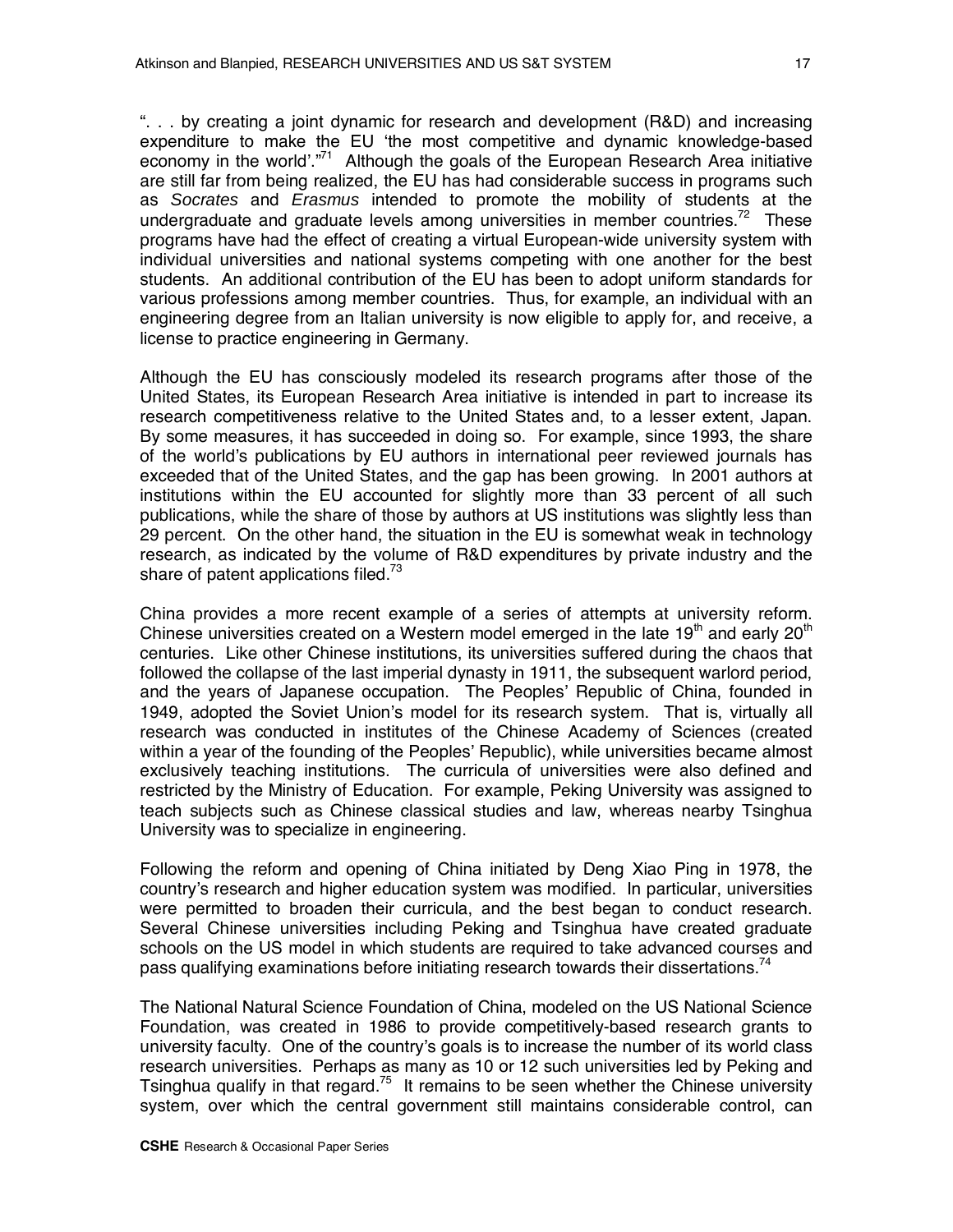become more internationally competitive.<sup>76</sup> An intriguing on-going debate is the extent to which Chinese universities must adopt a Western, or more to the point, an American model if they are to become "world class". It is worth noting that at least two-thirds of the research conducted in China's academic sector is still performed in the institutes of the Chinese Academy of Sciences. Since the 1980s, the academy has instituted its own graduate school, very much like the American model.<sup>77</sup>

### **US Research Universities Today**

In 2004, industry provided a total of approximately 62 percent of total national R&D expenditures, a decrease from 68 percent in 2000, while the federal government provided approximately 28 percent, compared with 22 percent in 2000. These percentage changes were due primarily to decreased R&D investments by industry; whether they represent a trend or are short-term fluctuation remains to be seen. In 2004, the US academic sector accounted for 13.6 percent of all R&D performed in the country. The share of total R&D support to US colleges and universities had risen steadily from 5.3 percent in 1953, to 10.0 percent in 1975, to 11.0 percent in 2000. Of the \$42,431 billion in research performed by the US academic sector in 2004, 61.5 percent was provided by the federal government, 19.3 percent from the institutions' own funds, 9.0 percent by private non-profit organizations, and approximately five percent each by industry and special state government programs.<sup>78</sup>

According to the Carnegie Foundation for the Advancement of Teaching, $^{79}$  in 2006 there were 4,387 institutions of higher education in the United States, including such organizations as stand-alone professional schools, business schools and bible colleges. Among these, 1,811 were two-year associates-community colleges. The Carnegie Foundation classifies institutions as research universities based on several variables including the number of advanced degrees granted and federal research funds received. Research universities that have a significant level of research activity fall into two categories: RU/VH (Research Universities/very high research activity) and RU/H (Research Universities/high research activity). There are 96 institutions categorized as RU/VH and 103 as RU/H for a total of 199; thus, among all institutions of higher education 4.3% are engaged in a significant measure of research.<sup>80</sup> Approximately onethird of these research universities are private and two-thirds state supported.

In 2003, the top 100 research universities, ranked in order of their research expenditures, performed 79.6 percent of the total research carried out by US universities; the top twenty carried out 29.6 percent; and the top ten, 16.9 percent.<sup>81</sup> Among the top twenty, 12 were state-supported institutions, and eight private institutions. 82

Despite these gross, largely positive indicators of the state of US research universities, the academic sector (as well as the individual institutions of which it is comprised) faces a number of problems, some of them critical.<sup>83</sup> Increased funding for academic research has continued to be skewed towards only a few fields. Between 1973 and 2003, support for medical sciences (measured in constant, inflation-adjusted dollars) rose from approximately \$3 billion to \$12 billion, that for biological sciences from slightly less than \$3 billion to \$7 billion, while support for engineering research in US universities rose from \$1 billion in 1973 to approximately \$5.6 billion in 2003. In contrast, support for most other academic research disciplines, including the physical sciences, the earth,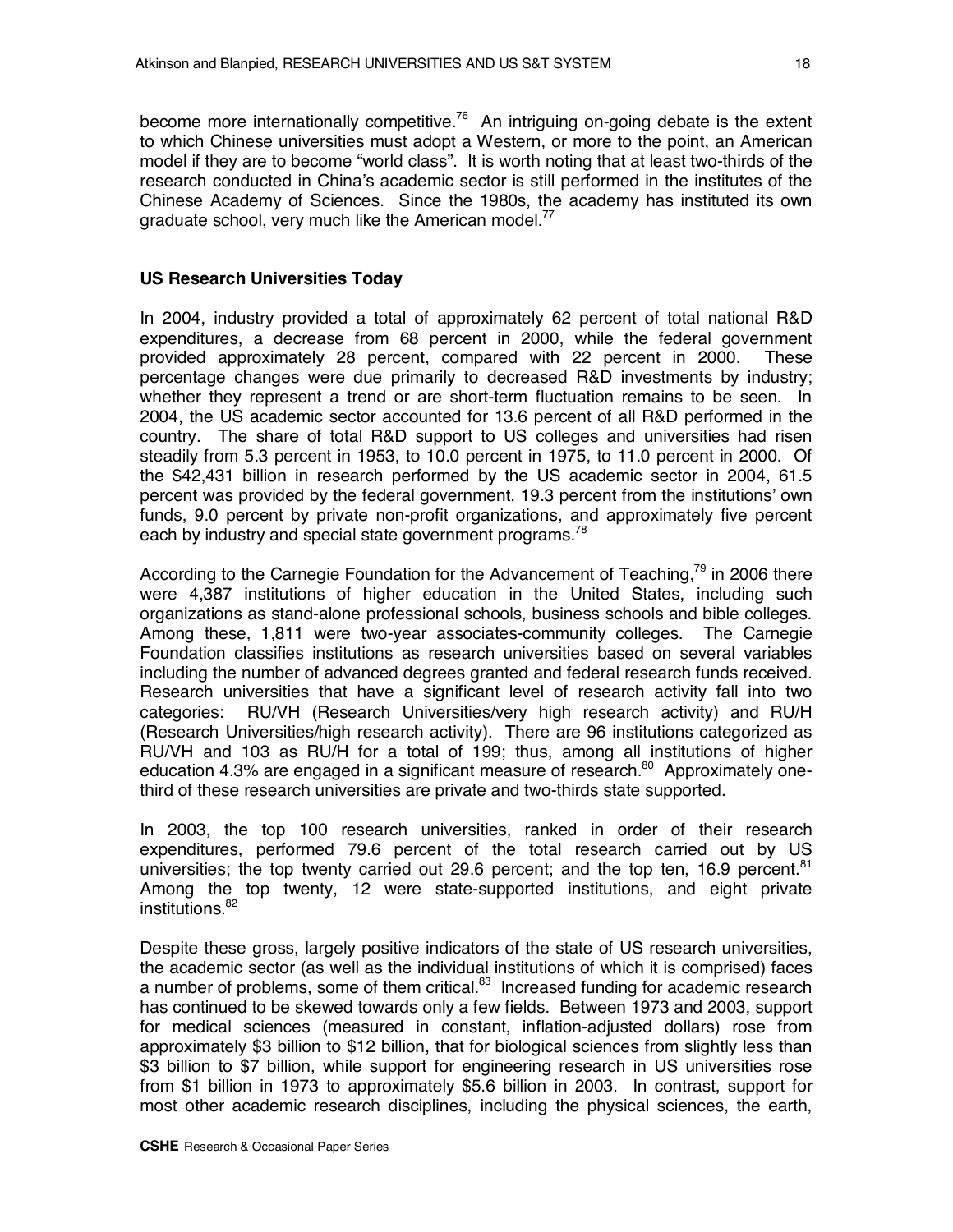atmospheric and ocean sciences, and the social sciences, increased from about \$1 billion in 1973 to about \$2 billion in 2003.<sup>84</sup> As frequently remarked, it is easier to convince members of the US Congress to support health-related research than research in other disciplines.

The skewing of federal research funds has been exacerbated to some extent by the practice of earmarking congressional appropriations bills by members of both the House of Representatives and the Senate to provide funds for universities in their congressional districts or states—most often for a new building to house a recently created research institute. Although the annual total of such research-related earmarks is small compared with congressional earmarks for bridges, highways, libraries or hospitals, such earmarking circumvents the peer review process which is a cornerstone of the research university system. Moreover, there is no evidence that a new building or research facility earmarked for a given university has led to its becoming more highly regarded. Entry into the ranks of leading research universities is a long and arduous process that cannot be short circuited by congressional earmarks.

One problem faced by research universities is the inordinate amount of time that faculty members, particularly younger ones, are compelled to devote to proposal preparation. As already noted, many research universities provide start-up funds for new faculty, including young faculty, to equip their laboratories and conduct initial research. After that, they are expected to obtain research support from external grants, most often from a federal agency, but sometimes from industry or a non-profit philanthropic organization. During recent years, funds for academic research in many fields, including mathematics, the physical sciences and the social sciences, have increased very slowly, when measured in constant dollars. As a result, competition for federal research funds has become formidable. For example, the overall success rate for proposals submitted to NSF is approximately 30 percent; the success rate for proposals from newly appointed PhDs is closer to 20 percent.

Unless junior faculty members can obtain research funding during the first three years of what is normally a five-year appointment and demonstrate that they can produce acceptable research, they are compelled to seek appointments at less prestigious universities—or abandon academic research and seek careers elsewhere, often in industry. Although such mobility can be positive both for individual researchers and for the strength of the US science and technology enterprise, it also can be regarded as a waste of talent among gifted young faculty. On a more positive note, industry and other organizations have been welcoming qualified PhD recipients. These include not only traditional manufacturing companies, but also investment firms, banks, financial institutions, as well as national and state government agencies. For their part, PhD recipients working in such organizations often relish the opportunity to do "real work".

A related problem faced by American research universities is that in an effort to compete more effectively for scarce research dollars, faculty often opt to submit proposals for "safe" research projects rather than more risky ones that might lead to major breakthroughs. As a result, too many research papers published in the scientific literature are mediocre at best, serving little purpose other than to increase the publication lists of their authors.

Another problem is the protracted length of time required for new PhDs to obtain tenuretrack appointments. Today, a minimum of five years is required for students in the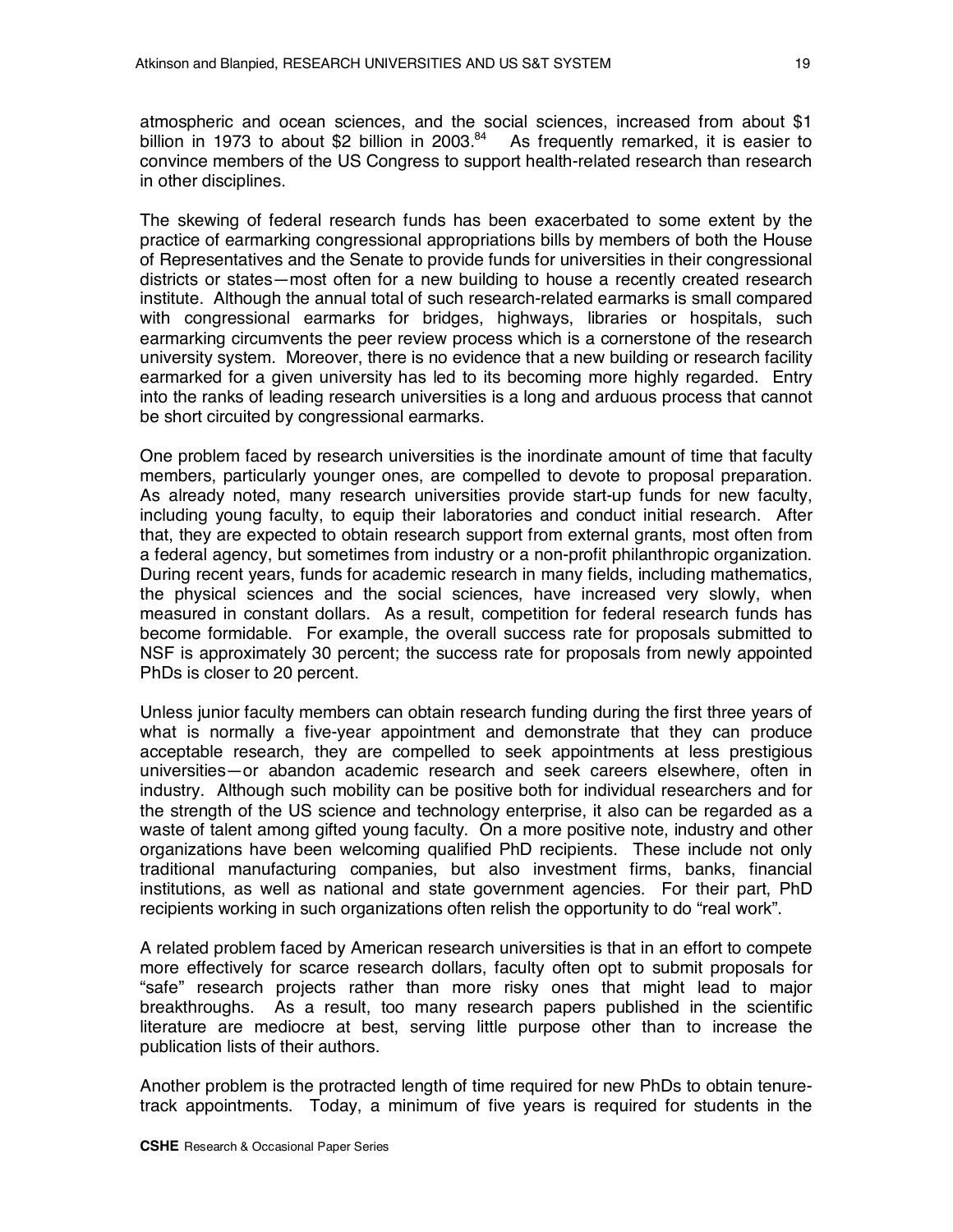natural sciences and engineering to obtain their PhDs, with seven years being the norm. After that, new PhDs in many fields take one or more three-year post-doctoral appointments before they can be considered for tenure-track appointments in a leading American research university. As a result, young scientists typically are in their mid-30s before their independent scientific careers can begin. Meanwhile, many of their undergraduate classmates have obtained secure positions in other economic sectors, not to mention enviable salaries. Such conditions are hardly conducive to attracting talented young Americans to careers in science. American universities have long relied on foreign-born graduate students to conduct much of the research initiated by their senior mentors, thus maintaining the viability of graduate schools in science and engineering. Between 1983 and 2003, the number of foreign graduate students enrolled in US research universities rose from 70,000 to 130,000, or from 19 to 27 percent of total graduate school enrollments. Although there was a slight decrease in these numbers due to stringent visa requirements instituted after September 11, 2001 their numbers have started to rise again.<sup>85</sup>

In the fields of engineering, computer science, and the physical sciences, over 41 percent of all graduate students in American research universities are foreign born and in the United States on temporary student visas. Among these students, in 1999, 33,000 and 23,000 were, respectively, Chinese- and Indian-born.<sup>86</sup> Many of them have made outstanding research contributions while studying at American universities. This emphasizes the significance of the American research university system in opening up paths to citizenship for foreign students educated within that system. As a "nation of immigrants" the United States has been able to integrate these foreign-born students into its science and technology system, an accomplishment of which few other nations can boast. Some have gone on to assume faculty positions and/or contributed to innovations in US industry—in Silicon Valley, for example. However, there is no reason to believe that the numbers of these indispensable foreign students will continue to increase indefinitely.

In 1998, Asian institutions of higher education awarded 20,000 PhDs, on a par with the number awarded to Asian students in the United States, and the number of PhDs awarded in Asia continues to grow. In many instances the increase in the number of PhDs awarded in Asia has been matched by a concurrent increase in the quality of graduate education in leading Asian universities. As a result, since 1995, a growing number of Chinese, Korean and Taiwanese students have been obtaining their doctoral degrees at universities in their home countries rather than in the United States or other favored destinations such as France, the UK or Australia.<sup>87</sup> In view of the dynamic rise of Asian countries and their determination to move their universities into the ranks of world-class institutions, American research universities would be ill advised to rely indefinitely on students from Asia to populate graduate programs and their faculty.

On a positive note, US universities are making it easier for non-American students to study and conduct research by establishing their presence abroad. According to Johns Hopkins president William R. Brody, his university has more than a dozen campuses in the United States and research projects in 80 countries. As another example, the University of Maryland has a business school with programs in nine locations on four continents, including campuses in Beijing and Shanghai.<sup>88</sup>

Another problem facing US research universities is the flip side of their phenomenal success. As research has advanced, it has also become increasingly specialized, so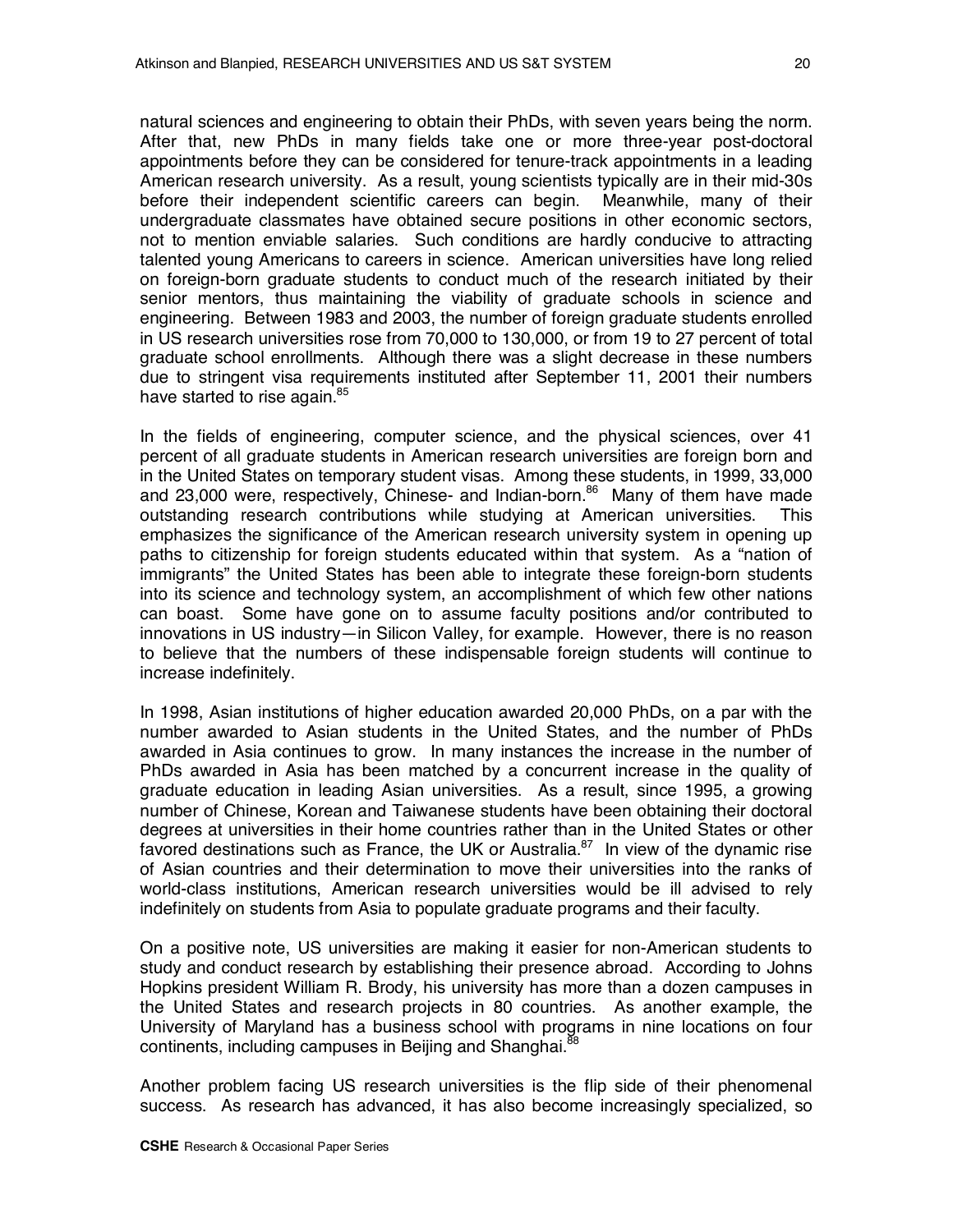that many university departments (that were once more or less unified entities whose faculties conducted research in a number of sub-specialties) have fragmented into independent departments, each devoted to one of the sub-specialties. Moreover, many universities that were once primarily institutions with a core college of arts and sciences plus a few professional schools such as law and medicine, now include less "academic" schools devoted to what are considered more "practical" curricula. While in itself this may not be a problem, it has led to further fragmentation of research universities.<sup>89</sup>

Although rhetoric abounds about the integrated roles of universities in research, teaching, and public service, faculty advancement still depends heavily upon research including the ability to attract research funds with overhead budgets essential to university operations. University faculty usually treat their graduate students reasonably well, in part because they depend upon them to conduct research for which they will share credit. But undergraduate instruction is often treated as peripheral to faculty interest. Undergraduate courses in research universities usually consist of two or three lectures per week by a senior professor to a large roomful of students, followed by recitation sections led by graduate students or post-docs with minimal teaching experience—many of whom are foreign students with only halting English and no appreciation of the give-and-take between teachers and students that is commonplace in US colleges and universities.

Indeed, it is worth noting that a larger proportion of undergraduates who attend high quality four-year colleges go on to study at graduate and professional schools than do those who are undergraduates at the country's leading research universities.<sup>90</sup> However, in recent years, undergraduate education has become a focus of attention for research universities and considerable progress has been made in the quality of instruction.

For the past two decades, NSF and other federal agencies, in concert with professional science and engineering societies, have mounted major programs to convince more women and ethnic minorities to seek careers in science and engineering. The results of these programs have been disappointing. The one impressive result has been a noticeable increase in female engineers. There have also been slight increases in the number of females who elect to obtain PhDs in the physical sciences. However, there is indisputable evidence that many of these talented female PhDs encounter the proverbial "glass ceiling" as they attempt to advance in the conservative, slow-to-change academic hierarchy.<sup>91</sup>

A problem unique to state research universities is the dependence of their budgets on the changing whims of state governors and legislatures. Although leading state universities derive the bulk of their research budgets from federal grants, funding from state governments remains the bedrock of their research programs. While one state governor and state legislature may recognize the importance of the research and educational offerings of their university, their successors—faced with budget deficits may decide that significant reductions in university budgets can do little harm in the short run. They fail to understand that reconstituting a diminished educational institution takes many years to accomplish.

Research universities in the United States are fundamentally conservative institutions. When they do change, they most often do so slowly and deliberately. The evolution of American colleges into research universities proceeded slowly following the Civil War.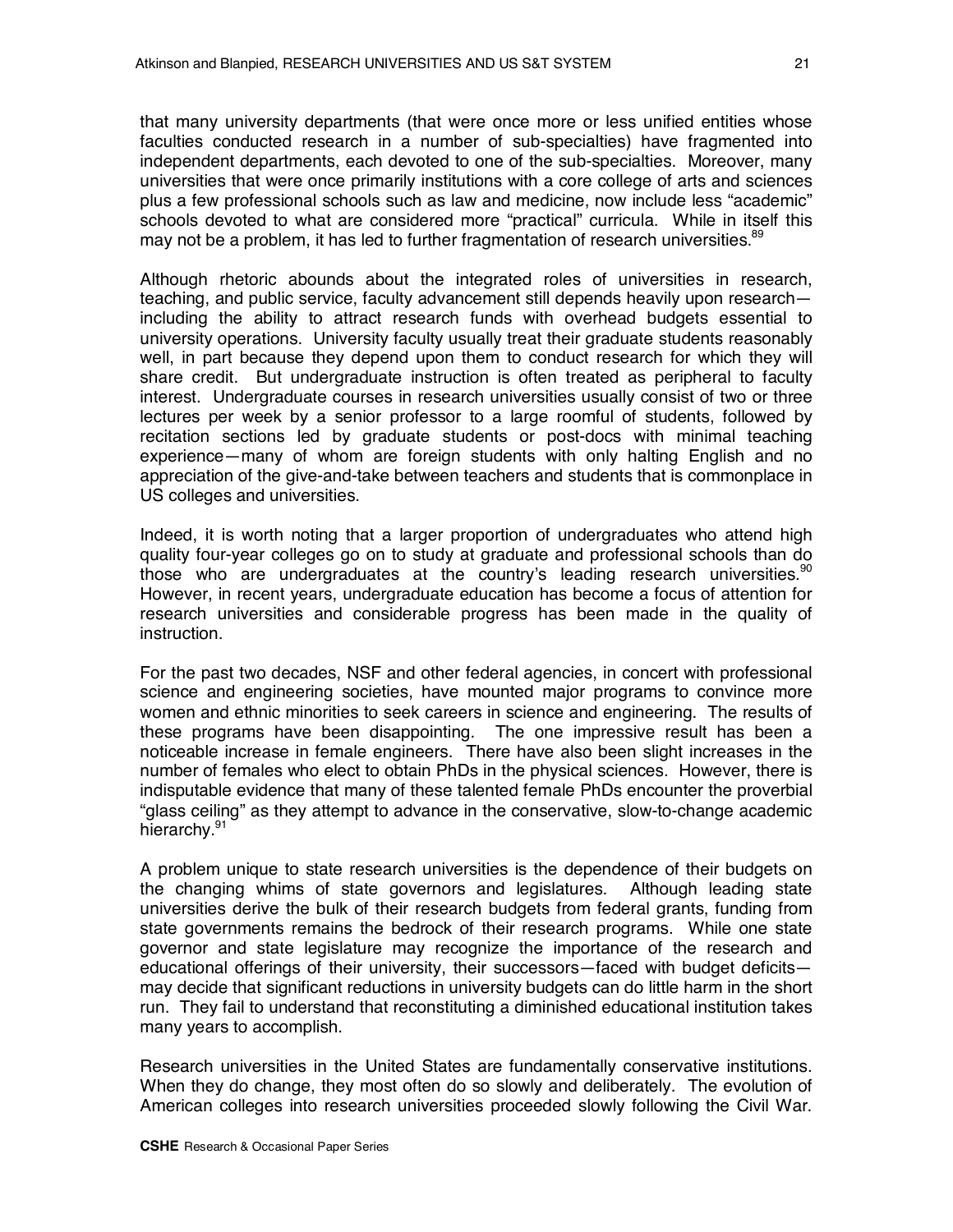Only during the past 60 years have those universities flourished and become the core of the US science and technology system. Clearly, US research universities cannot afford to rest on their laurels or assume that the public understands and appreciates the essential role they play in the furtherance of society's fundamental goals. The quality of the research and teaching provided by East Asian universities has been rapidly improving during the past few years.

As in other regions of the world, these universities, particularly in China, aspire to become competitive with universities throughout the world—particularly with the United States—and may have considerable success.<sup>92</sup> However, the record of the past 60 years suggests that US universities can continue to compete successfully in the world market for knowledge. But they can do so only if they, and the wider US public, understand the challenges they face and are prepared to adapt to them.

- 4. Henry Benjamin Wheatley, The Early History of the Royal Society, Hertford, 1905.
- 5. <www.amphilsoc.org/about>

7. A. Hunter Dupree, Science in the Federal Government, Cambridge, MA: The Belknap Press of Harvard University Press, 1957, pp. 91-114.

8. Ibid., pp. 66-90.

9. Ibid., pp. 135-41.

10. National Science Foundation, Graduate Education Reform in Europe, Asia, and the Americas, and International Mobility of Scientists and Engineers: Proceedings of an NSF Workshop, November 17-18, 1998, <www.nsf.gov/statistics/nsf00318/c2s2.htm>.

11. This transition in the classics was emphasized by the rise and eventual dominance of Sanskrit studies in Germany. Sanskrit studies had first been established at Oxford and Cambridge during the final years of the 18th century by former employees of the British East India Company who had learned the language while posted in India. The Sanskrit scholarship of the faculties at Oxford and Cambridge followed the lead of earlier classical scholarship: that is, it consisted of translations of well known texts, essays on the continuing relevance of Sanskrit writings, and occasional original poems in the language. When German scholars discovered Sanskrit around 1820, their research focused more on Sanskrit linguistics, which required more textual references. Although German Sanskrit scholarship often exhibited little interest in the substance of the texts being studied, by mid-century German Sanskrit scholarship had become widely (if grudgingly) accepted as the best in Europe. (NB: This story was related to one of us-WAB— in 1972 by the then Professor of Sanskrit at Harvard.)

12. Dupree, op. cit. (ref. 7), pp. 149-50.

13. Ibid., pg. 263.

14. National Science Foundation Division of Policy Research and Analysis, The State of Academic Science and Engineering, Washington, DC: National Science Foundation, 1990, pg. 33.

<sup>1</sup>. William Clark, Academic Charisma and the Origins of the Research University, Chicago: University of Chicago Press, 2006.

<sup>2.</sup> Owen Gingerich, The Eye of Heaven: Ptolemy, Copernicus, Kepler, New York: American Institute of Physics, 1993.

<sup>3</sup>. I. Bernard Cohen, The Birth of a New Physics, New York: W.W. Norton, 1985.

<sup>6</sup>. Walter Isaacson, Benjamin Franklin: An American Life, New York: Simon and Shuster, 2004.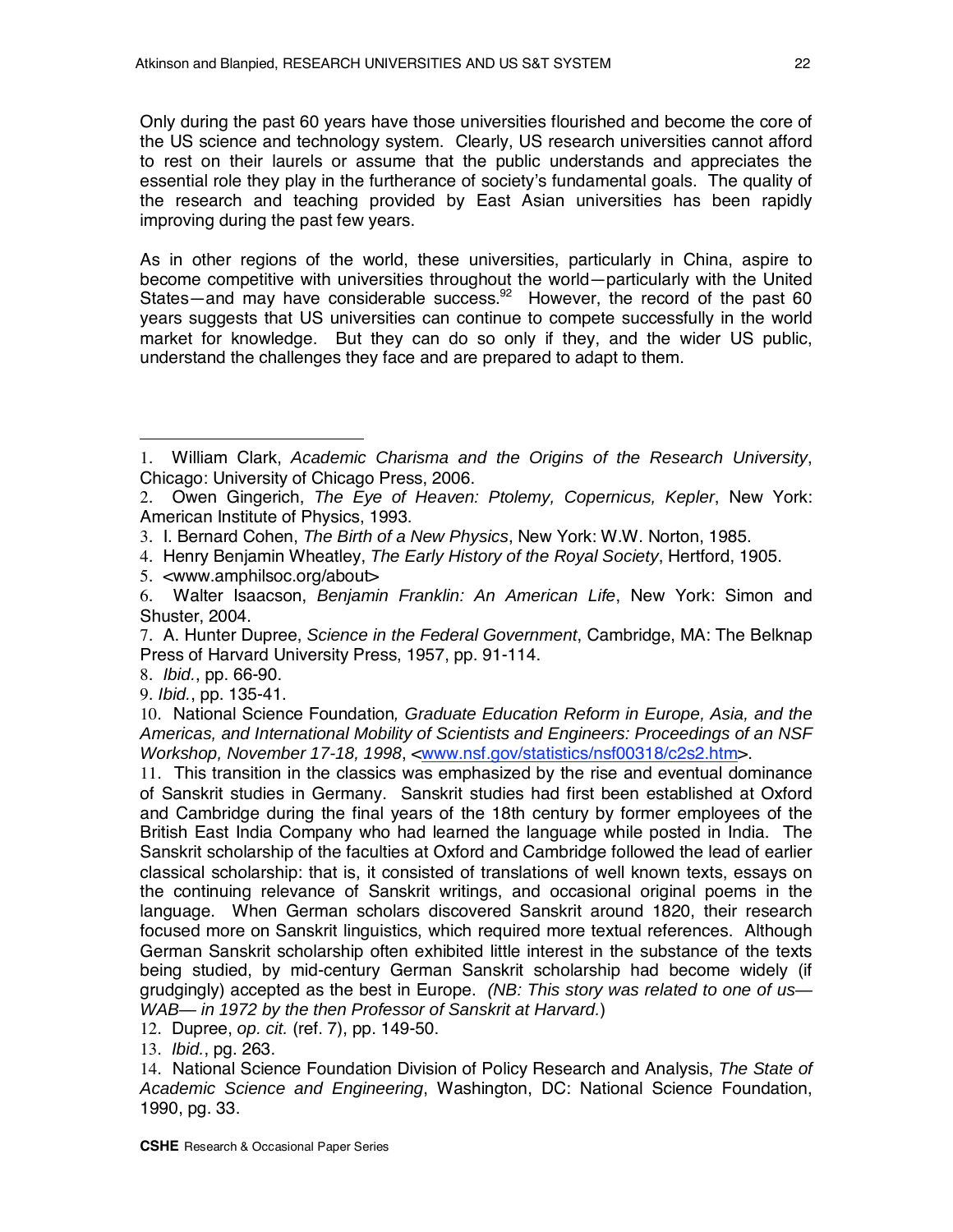15. In 1906, James Cattell counted the top 1,000 scientists in the nation. Based on the number of scientists in this group, the 15 leading American research universities were (in descending order): Harvard, Columbia, Chicago, Cornell, Johns Hopkins, California, Yale, Michigan, MIT, Wisconsin, Pennsylvania, Stanford, Princeton, Minnesota and Illinois. James McKeen Cattell, "A Statistical Study of Men of Science," Science, 24, 1906.

16. The most prominent federal agency supporting university research during this period was the National Advisory Committee for Aeronautics (NACA) established in 1915, which was the predecessor of NASA.

17. Dupree, op. cit. (ref. 7), pp. 326-67.

18. National Science Board. Science and Engineering Indicators 2006. Two volumes. Arlington, VA: National Science Foundation, 2006 (vol. 1, NSB 06-01; vol. 2, NSB 06- 01A), vol. 1, pg. 4-10, table 4.1.

19. National Science Board. Science and Engineering Indicators—2000. Arlington, VA: National Science Foundation, 2000 (NSB-00-1), vol. 1, pg. 1-9, text table 1-3.

20. Vannevar Bush. Science— the Endless Frontier: a Report to the President on a Program for Postwar Scientific Research. July 1945. Reprinted in 1990. Washington, DC: National Science Foundation, pg. 122.

21. National Science Board, op. cit. (ref. 19), pp. 1-7 to 8.

- 22. Ibid., pg. 1-10.
- 23. Bush, op. cit. (ref. 20).

24. National Science Board, op. cit. (ref. 19), pp. 1-10 to 12.

25. Bush, op. cit. (ref. 20), pg. 1.

26. William A. Blanpied, "Inventing US Science Policy," Physics Today, 51(2), February 1998, pp. 34-40.

27. National Science Foundation Act of 1950, Public Law 81-507 (64 Stat. 149).

28. Blanpied, op. cit. (ref. 26).

29. ONR and DARPA do not use a formal peer review process, but instead consult widely with scientists before initiating new projects. These agencies believe that a structured peer review process can place constraints on the type of high risk projects they want to pursue.

30. National Science Foundation Act of July 18, 1968, Public Law 86-550 (82 Stat. 360).

31. Public Law 99-159 (99 Stat. 893).

32. National Science Board, op. cit. (ref. 18), vol. 1, pg. 4-12, figure 4-3.

33. 1953 was the first year in which consistent definitions of R&D expenditures in the industrial, government and academic research sectors were agreed upon. These definitions continue to be employed in collecting and reporting these data.

34. For example, the fiscal year budget request for NSF's Directorate for Social, Economic and Behavioral Sciences is \$214 million, compared with \$1.15 billion for its Directorate for Mathematical and Physical Sciences, and a total budget request of approximately \$6.02 billion. <www.nsf.gov/about/budget/fy2007>.

35. The National Endowment for the Humanities total budget request for fiscal year 2007 is approximately \$141 million. <www.neh.gov/whoweare/index.html>.

36. David A. Hollinger (ed.), Humanities and the Dynamics of Inclusion Since World War II, Baltimore: the Johns Hopkins Press, 2006.

37. National Science Board, op. cit., (ref. 18) vol. 2, appendix table 4-3.

38. In his 1987 Nobel Prize lecture, the economist Robert M. Solow alludes to the growth accounting work of the late Edward Dennison as follows: "Gross output per hour of work in the US economy doubled between 1909 and 1949, and some seven-eighths of that increase could be attributed to "technical change in the broadest sense" . . . [In]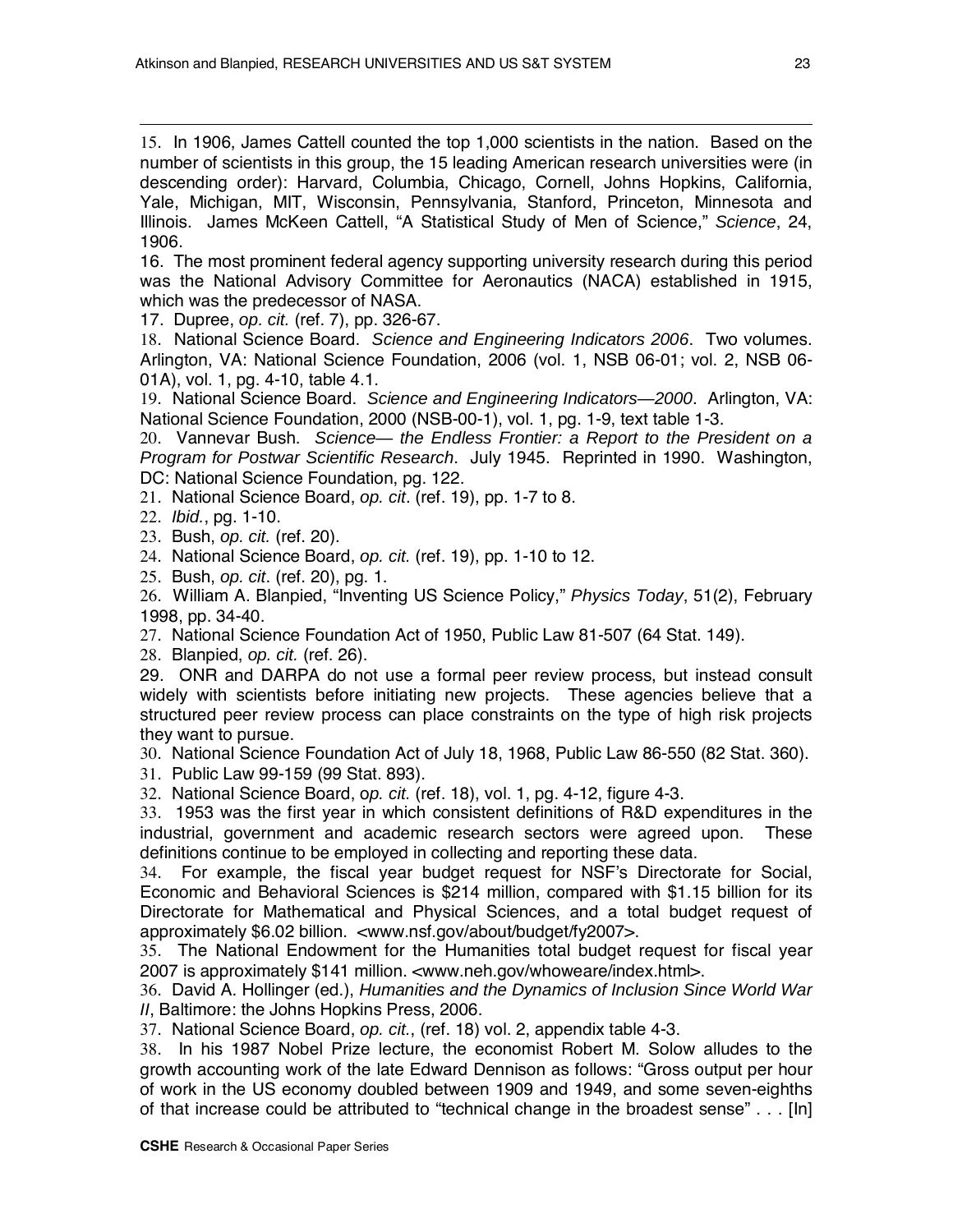the thirty years since then . . . [t]he main refinement has been to unpack "technical progress in the broadest sense" into a number of constituents of which various humancapital variables and "technological change in the narrow sense" are the most important

. . . 34 percent of recorded growth is credited to "the growth of knowledge" or "technological progress in the narrow sense." Robert M. Solow, in Rob Grandfield and Don Grandfield (eds.), Key Ideas in Economics, Cheltenham, UK: Nelson Thorns, Ltd., 2003. Another economist, Edwin Mansfield, has calculated social rates of return on investments in basic research: "For the seventeen innovations in our 1977 study, the median social rate of return [on supporting basic research] was about 50 percent. For the two follow-on studies, each including about 20 innovations, the median social rates of return were even higher . . . [T]he social rate of return . . . was, on the average, at least double the private rate of return to the innovator ." See Edwin Mansfield (ed.), Essays in Honor of Edwin Mansfield, New York: Springer, 2005.

39. Thirty-seven individuals either won the Nobel Prize in Physics outright or shared it from 1950 through 1970. Comparable numbers for chemistry and physiology and medicine were 32 and 44, respectively. Harriet Zuckerman, Scientific Elite: Nobel Laureates in the United States, Appendix B, pp. 282-290, New York: The Free Press, 1977.

40. Eleven individuals either won the Nobel Prize in Economics outright or shared it from 1969 through 1975, ibid.

41. National Science Board, op. cit. (ref. 18), vol. 1, pg. 2-24, table 2.3.

42. J. Thomas Ratchford and William A. Blanpied, "United States of America", UNESCO Science Report 2005, Paris: UNESCO Publishing, 2005, pp. 27-28.

43. William A. Blanpied, Impacts of the Early Cold War on the Formulation of U.S. Science Policy, Washington, DC: American Association for the Advancement of Science, 1995, pp. xiv-xliv; 66-67.

44. William T. Golden, Science Advice to the President, New York: Pergamon Press, 1980.

45. David Z. Beckler, "The Precarious Life of Science in the White House, in Gerald Holton and William A. Blanpied (ed.), Science and its Public: the Changing Relationship, Boston: Reidel Press, 1976, pp. 125-26.

46. Richard C. Atkinson, "Supply and Demand for Scientists and Engineers: A National Crisis in the Making," Science, 1990, vol. 248, pp. 425-432.

47. Committee on Science, Engineering and Public Policy, Rising Above the Gathering Storm, Energizing and Employing America for a Brighter Economic Future, Washington, DC: National Academies Press, February 2006.

48. National Science Board, op. cit., (ref. 18), vol. 1, pg. 4-8, fig. 4.1.

49. Deborah Shapley, "White House Foes: Wiesner Target of Proposal to Cut M.I.T. Funds," Science, vol. 181, 1973, pp. 244-246.

50. Golden, op. cit., (ref. 44), pg. 51.

51. Ronald E. Doel and Kristine C. Harper, "Prometheus Unleashed: Science as a Diplomatic Weapon in the Lyndon B. Johnson Administration," Osiris, 2006, vol. 21, pp. 66-85.

52. Ibid., pp. 55-56.

53. National Science and Technology Policy, Organization, and Priorities Act of 196, Public Law 94-282 (90 Stat. 459).

54. Guy Stever, In War and Peace: My Life in Science and Technology. November 2002. Washington, DC: National Academies Press, pg. 123.

55. Prior to President Ford's administration, the science advisor was part of the White House staff without a statutory basis. With the 1976 legislation, OSTP was established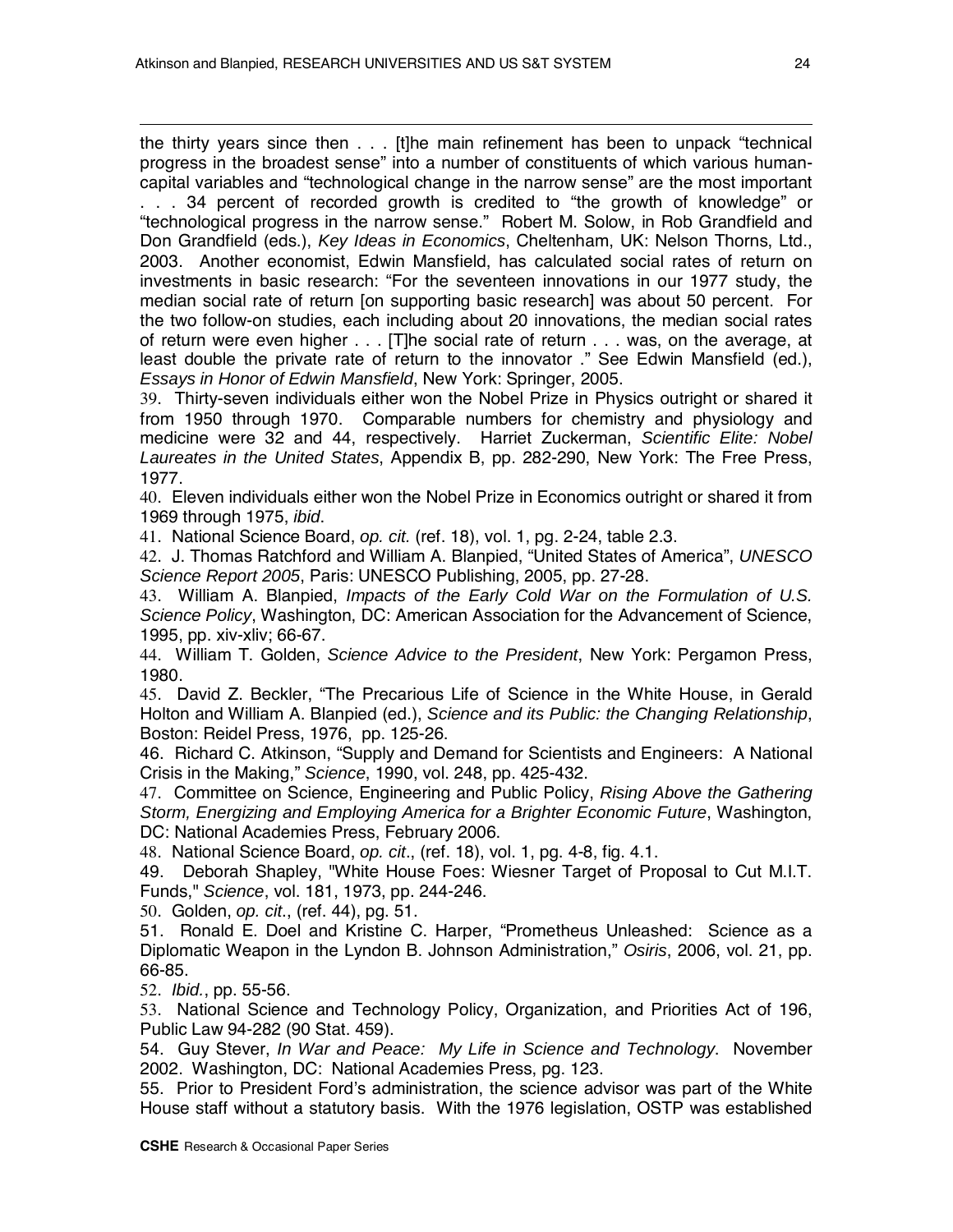as a statutory agency and became part of the Executive Office of the President. This distinction has important implications. For example, the science advisor could not be required to testify before Congress as a member of the White House staff, whereas now the science advisor must testify if called upon.

56. National Science Board, op. cit. (ref. 18), vol. 2, appendix table 4-3.

57. Council on Governmental Relations, The Bayh-Dole Act: A Guide to the Law and Implementing Regulations, Washington, DC: Council on Governmental Relations, 1999.

58. Richard C. Atkinson, "The Golden Fleece, Science Education, and U.S. Science Policy", Proceedings of the American Philosophical Society, 1999, vol. 143 (No. 3), pp. 407-17.

59. National Science Board, op. cit. (ref. 18), vol. 1, pp. 5-51.

60. Ibid.

61. Clark, op. cit. (ref. 1); E.R. Rubin, The Bayh Dole Act: Issues, Concerns and Conflicts, Washington, DC: Association of Academic Health Centers, 2005.

62. National Science Board, op. cit, (ref. 18), vol. 2, appendix table 4-3.

63. Ibid., vol. 1, pg. 5-11.

64. <http://ed.sjtu.edu.cn/rank/2005/ARWU2005\_Top100.htm>

65. The top 20 universities in descending order were: Harvard, Cambridge, Stanford, University of California-Berkeley, MIT, California Institute of Technology, Columbia, Princeton, Chicago, Oxford, Yale, Cornell, University of California – San Diego, University of California – Los Angeles, and University of Pennsylvania, University of Wisconsin – Madison, University of Washington – Seattle, University of California – San Francisco, Johns Hopkins and Tokyo.

66. David A. King, The Scientific Impact of Nations: What Different Countries Get for their Research Spending," Nature, 2004, vol. 430, pg. 315.

67. National Science Foundation, op. cit. (ref. 10), <www.nsf.gov/statistics/nsf00318/c2s2.htm>.

68. Unlike European countries, Japan also has a number of private universities, several regarded as outstanding. Many of these have better records of cooperation with industry than has been the case with Japan's national universities, although the record of several, including Tokyo, Kyoto and Tohoku has been improving.

69. William A. Blanpied, "National Strategies to Foster Innovation in Japan: Achievements, Shortcomings and Challenges to the Science and Technology Basic Plans in Japan", Special Scientific Report #06-01, <www.nsftokyo.org/ssr.html>.

70. These four universities are The Swiss Federal Institute of Technology, Zurich (#27); the University of Utrecht (#41); Karolinska Institute, Stockholm (#45); and University of Paris 06 (#46), op. cit, (ref. 59).

71. Laurence Esterle, "The European Union", UNESCO Science Report 2005, Paris: UNESCO Publishing, 2005, pg. 87.

72. European Commission, "European Commission's Education & Training Programs", <www.sabanciuniv.edu/alp/socrates/eng>.

73. Esterle, op. cit. (ref. 67), pp. 88-90.

74. Deh-I Hsiung, An Evaluation of China's Science & Technology System and its Impact on the Research Community, <www.usembassy-china.org.cn/sandt/ST-ReportSum.htm>.

75. Cong Cao, "China's Basic Research System in Transition", presentation at a May 3, 2004, Roundtable organized by the Technology Administration of the Department of Commerce. <www.law.gmu.edu/nctl/stpp/us\_china\_pubs>, item 6.3.

76. Xue Lan, "The Knowledge-based Economy and its Challenge to Chinese Higher Education", in Mu Rongping and W.A. Blanpied, Proceedings of the First Sino-US